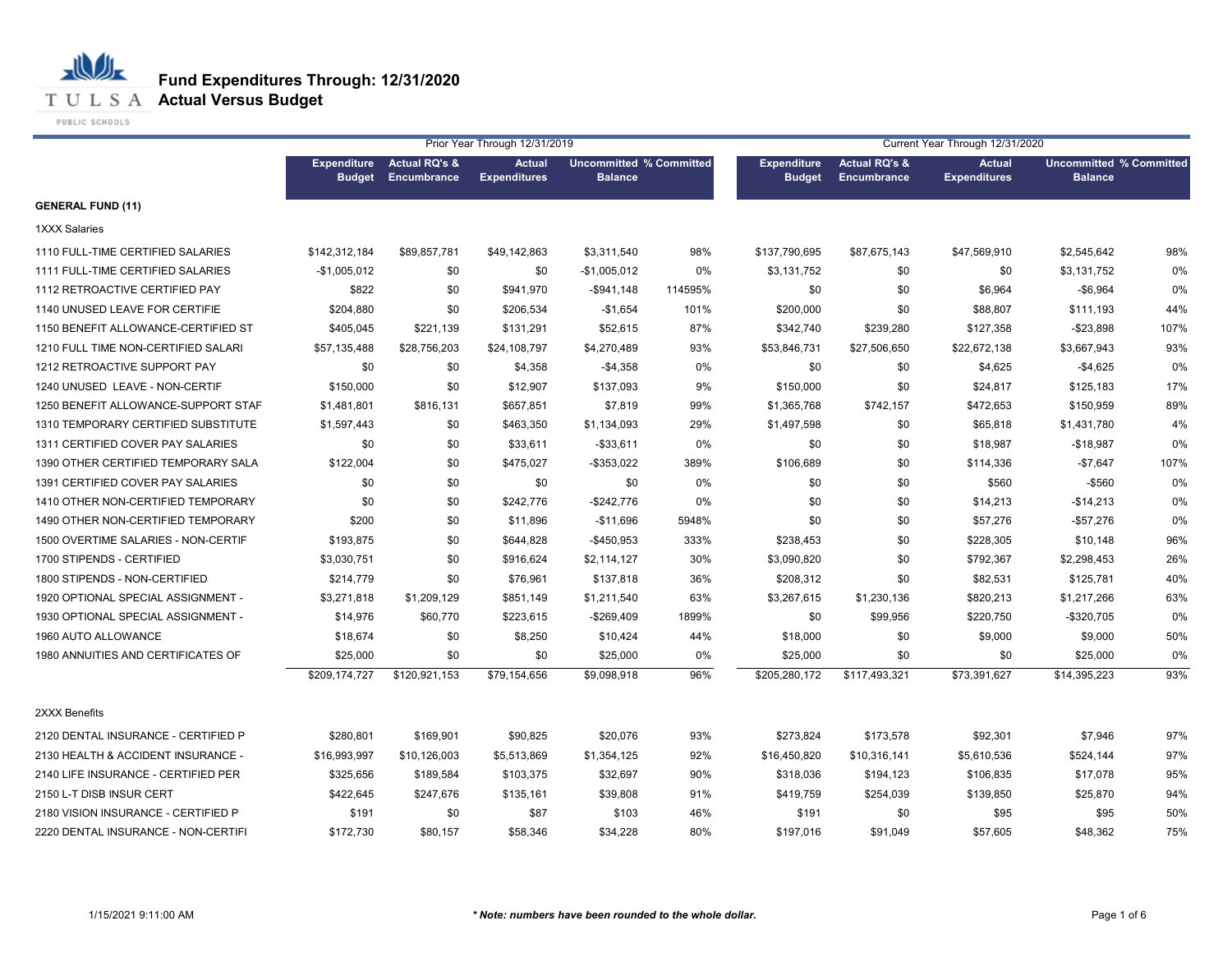**T U L S A Actual Versus Budget** 

PUBLIC SCHOOLS

|                                                  |              |                                                        | Prior Year Through 12/31/2019        |                                                  |      | Current Year Through 12/31/2020     |                                         |                                      |                                                  |        |
|--------------------------------------------------|--------------|--------------------------------------------------------|--------------------------------------|--------------------------------------------------|------|-------------------------------------|-----------------------------------------|--------------------------------------|--------------------------------------------------|--------|
|                                                  |              | Expenditure Actual RQ's &<br><b>Budget Encumbrance</b> | <b>Actual</b><br><b>Expenditures</b> | <b>Uncommitted % Committed</b><br><b>Balance</b> |      | <b>Expenditure</b><br><b>Budget</b> | <b>Actual RQ's &amp;</b><br>Encumbrance | <b>Actual</b><br><b>Expenditures</b> | <b>Uncommitted % Committed</b><br><b>Balance</b> |        |
| <b>GENERAL FUND (11)</b>                         |              |                                                        |                                      |                                                  |      |                                     |                                         |                                      |                                                  |        |
| 2230 HEALTH INSURANCE - NON-CERTIFI              | \$9,045,230  | \$4,913,261                                            | \$3,541,931                          | \$590,038                                        | 93%  | \$9,323,951                         | \$5,551,237                             | \$3,543,875                          | \$228,839                                        | 98%    |
| 2240 LIFE INSURANCE - NON-CERTIFIED              | \$127,061    | \$39,390                                               | \$45,863                             | \$41,808                                         | 67%  | \$135,149                           | \$66,988                                | \$46,133                             | \$22,028                                         | 84%    |
| 2250 L-T DISB INSUR                              | \$161,561    | \$51,322                                               | \$59,977                             | \$50,262                                         | 69%  | \$175,491                           | \$87,013                                | \$59,989                             | \$28,490                                         | 84%    |
| 2310 FICA - EMPLOYER'S CONTRIBUTION              | \$9,430,707  | \$5,255,216                                            | \$3,131,007                          | \$1,044,484                                      | 89%  | \$8,325,265                         | \$5,541,658                             | \$2,945,524                          | $-$161,916$                                      | 102%   |
| 2320 MEDICARE - EMPLOYER'S CONTRIBU              | \$2,006,816  | \$1,226,325                                            | \$740,912                            | \$39,579                                         | 98%  | \$1,951,872                         | \$1,282,061                             | \$693,619                            | $-$23,808$                                       | 101%   |
| 2410 FICA - EMPLOYER'S CONTRIBUTION              | \$3,459,883  | \$1,735,263                                            | \$1,544,717                          | \$179,903                                        | 95%  | \$3,772,757                         | \$1,759,365                             | \$1,420,453                          | \$592,939                                        | 84%    |
| 2420 MEDICARE - EMPLOYER'S CONTRIBU              | \$799,323    | \$402,467                                              | \$365,138                            | \$31,718                                         | 96%  | \$868,954                           | \$402,115                               | \$341,113                            | \$125,726                                        | 86%    |
| 2510 DISTRICT PAID RETIREMENT                    | \$1,067,905  | \$512,313                                              | \$498,483                            | \$57,109                                         | 95%  | \$1,169,648                         | \$571,660                               | \$524,155                            | \$73,833                                         | 94%    |
| 2520 RETIREMENT - FEDERAL MATCHING               | \$1,026,002  | \$0                                                    | \$429,428                            | \$596,574                                        | 42%  | \$824,736                           | \$0                                     | \$378,761                            | \$445,975                                        | 46%    |
| 2530 RETIREMENT - EMPLOYER'S CONTRI              | \$14,885,952 | \$8,666,212                                            | \$5,187,376                          | \$1,032,365                                      | 93%  | \$13,873,643                        | \$8,792,683                             | \$4,884,139                          | \$196,821                                        | 99%    |
| 2610 RETIREMENT - DISTRICT PAID NON              | \$194,586    | \$25,009                                               | \$84,146                             | \$85,431                                         | 56%  | \$194,929                           | \$20,558                                | \$98,287                             | \$76,085                                         | 61%    |
| 2620 RETIREMENT - FEDERAL MATCHING               | \$178,157    | \$0                                                    | \$74,454                             | \$103,703                                        | 42%  | \$189,770                           | \$0                                     | \$79,954                             | \$109,816                                        | 42%    |
| 2630 RETIREMENT - EMPLOYER'S CONTRI              | \$2,392,693  | \$1,195,955                                            | \$1,044,778                          | \$151,959                                        | 94%  | \$2,489,590                         | \$1,189,211                             | \$1,018,848                          | \$281,531                                        | 89%    |
| 2710 UNEMPLOYMENT COMPENSATION - CE              | \$300,000    | \$0                                                    | \$63,585                             | \$236,415                                        | 21%  | \$300,000                           | $-$129,166$                             | \$5,000                              | \$424,166                                        | $-41%$ |
| 2810 UNEMPLOYMENT COMPENSATION - NO              | \$100,000    | \$0                                                    | \$0                                  | \$100,000                                        | 0%   | \$100,000                           | \$0                                     | \$0                                  | \$100,000                                        | 0%     |
|                                                  | \$63,371,896 | \$34,836,051                                           | \$22,713,460                         | \$5,822,384                                      | 91%  | \$61,355,403                        | \$36,164,312                            | \$22,047,070                         | \$3,144,021                                      | 95%    |
| 3XXX Purchased Professional & Technical Services |              |                                                        |                                      |                                                  |      |                                     |                                         |                                      |                                                  |        |
| 3100 OFFICIAL/ADMINISTRATIVE SERVIC              | \$878,861    | \$317,730                                              | \$145,944                            | \$415,188                                        | 53%  | \$277,469                           | \$181,676                               | \$74,614                             | \$21,179                                         | 92%    |
| 3200 PROFESSIONAL-EDUCATION SERVICE              | \$9,017,083  | \$4,186,233                                            | \$3,580,649                          | \$1,250,202                                      | 86%  | \$6,531,629                         | \$3,602,449                             | \$2,975,383                          | $-$46,203$                                       | 101%   |
| 3220 INSTRUCTIONAL SERVICES                      | \$5,000      | \$5,000                                                | \$0                                  | \$0                                              | 100% | \$0                                 | \$0                                     | \$0                                  | \$0                                              | 0%     |
| 3310 ACCOUNTING SERVICES                         | \$159,000    | \$27,500                                               | \$0                                  | \$131,500                                        | 17%  | \$159,000                           | \$27,500                                | \$0                                  | \$131,500                                        | 17%    |
| 3360 MEDICAL SERVICES                            | \$408,337    | \$125,716                                              | \$37,824                             | \$244,797                                        | 40%  | \$411,468                           | \$88,485                                | \$19,516                             | \$303,468                                        | 26%    |
| 3370 OTHER PROFESSIONAL SERVICES                 | \$717,476    | \$233,995                                              | \$309,040                            | \$174,441                                        | 76%  | \$983,456                           | \$262,631                               | \$275,722                            | \$445,104                                        | 55%    |
| 3420 DATA PROCESSING SERVICES                    | \$15,000     | \$13,027                                               | \$1,974                              | \$0                                              | 100% | \$15,000                            | \$10,258                                | \$4,742                              | \$0                                              | 100%   |
| 3430 OFFICIALS                                   | \$136,740    | \$43,996                                               | \$62,446                             | \$30,299                                         | 78%  | \$136,740                           | \$40,567                                | \$72,112                             | \$24,061                                         | 82%    |
| 3440 SECURITY SERVICES                           | \$41,165     | \$0                                                    | \$0                                  | \$41,165                                         | 0%   | \$41,165                            | \$0                                     | \$0                                  | \$41,165                                         | 0%     |
| 3460 OTHER TECHNICAL SERVICES                    | \$646,644    | \$269,906                                              | \$214,330                            | \$162,407                                        | 75%  | \$680,022                           | \$277,909                               | \$201,420                            | \$200,693                                        | 70%    |
| 3510 CIVIL LITIGATION-PLAINTIFF                  | \$8,000      | \$2,941                                                | \$32,059                             | $-$27,000$                                       | 438% | \$8,000                             | \$6,000                                 | \$0                                  | \$2,000                                          | 75%    |
| 3520 CIVIL LITIGATION-DEFENDANT                  | \$12,000     | \$16,014                                               | \$6,486                              | $-$10,500$                                       | 188% | \$12,000                            | \$22,500                                | \$0                                  | $-$10,500$                                       | 188%   |
| 3530 CONTRACT SVCS: DRAFT & REVIEW               | \$64,313     | \$5,948                                                | \$52                                 | \$58,313                                         | 9%   | \$64,313                            | \$5,533                                 | \$468                                | \$58,313                                         | 9%     |
| 3540 LEGAL-BOARD REPRESENTATION                  | \$19,000     | \$20,165                                               | \$10,835                             | $-$12,000$                                       | 163% | \$19,000                            | \$24,206                                | \$6,794                              | $-$12,000$                                       | 163%   |
| 3550 DUE PROCESS                                 | \$21,550     | \$32,725                                               | \$2,275                              | $-$13,450$                                       | 162% | \$21,550                            | \$34,442                                | \$558                                | $-$13,450$                                       | 162%   |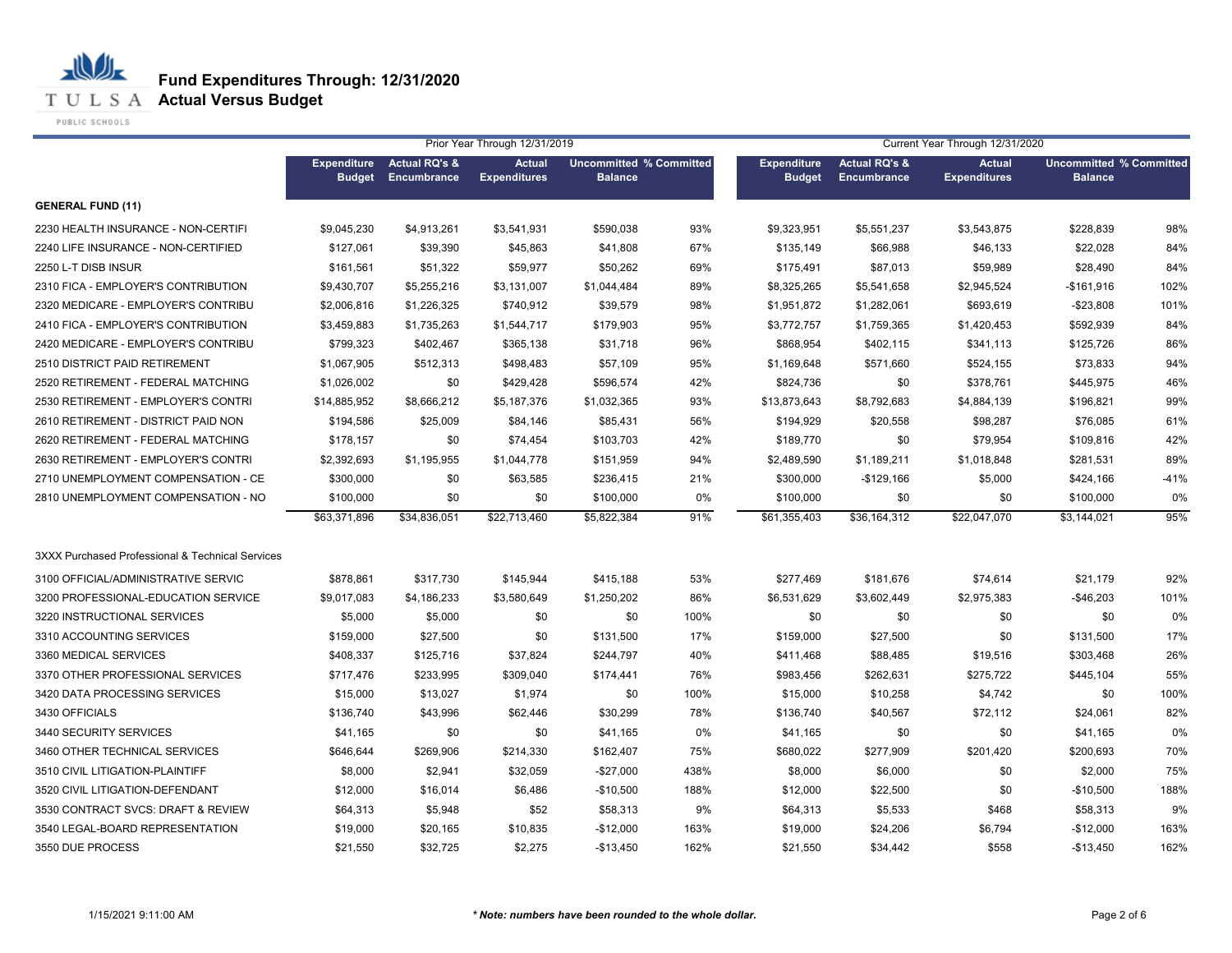**T U L S A Actual Versus Budget** 

PUBLIC SCHOOLS

|                                     |                                     |                                         | Prior Year Through 12/31/2019        |                                                  |       |                                     |                                                | Current Year Through 12/31/2020      |                                                  |      |
|-------------------------------------|-------------------------------------|-----------------------------------------|--------------------------------------|--------------------------------------------------|-------|-------------------------------------|------------------------------------------------|--------------------------------------|--------------------------------------------------|------|
|                                     | <b>Expenditure</b><br><b>Budget</b> | <b>Actual RQ's &amp;</b><br>Encumbrance | <b>Actual</b><br><b>Expenditures</b> | <b>Uncommitted % Committed</b><br><b>Balance</b> |       | <b>Expenditure</b><br><b>Budget</b> | <b>Actual RQ's &amp;</b><br><b>Encumbrance</b> | <b>Actual</b><br><b>Expenditures</b> | <b>Uncommitted % Committed</b><br><b>Balance</b> |      |
| <b>GENERAL FUND (11)</b>            |                                     |                                         |                                      |                                                  |       |                                     |                                                |                                      |                                                  |      |
| 3560 EMPLOYMENT LAW                 | \$73,425                            | \$49,018                                | \$5,483                              | \$18,925                                         | 74%   | \$73,425                            | \$49,759                                       | \$4,742                              | \$18,925                                         | 74%  |
| 3570 OTHER LEGAL SERVICES           | \$85,987                            | \$38,818                                | \$34,182                             | \$12,987                                         | 85%   | \$85,987                            | \$51,892                                       | \$44,108                             | $-$10,013$                                       | 112% |
| 3580 LEGAL-GENERAL LEGAL ADVICE     | \$49,000                            | \$0                                     | \$0                                  | \$49,000                                         | 0%    | \$49,000                            | \$0                                            | \$0                                  | \$49,000                                         | 0%   |
| 3590 PROFESSIONAL EMPLOYEE TRAINING | \$7,568,287                         | \$3,266,804                             | \$2,276,487                          | \$2,024,997                                      | 73%   | \$7,597,203                         | \$2,617,893                                    | \$2,196,342                          | \$2,782,968                                      | 63%  |
| 3600 PROFESSIONAL EMPLOYEE TRAINING | \$60,475                            | \$229,209                               | \$351,304                            | $-$520,038$                                      | 960%  | \$0                                 | \$5,000                                        | \$0                                  | $-$5,000$                                        | 0%   |
|                                     | \$19,987,343                        | \$8,884,744                             | \$7,071,368                          | \$4,031,232                                      | 80%   | \$17,166,427                        | \$7,308,698                                    | \$5,876,518                          | \$3,981,211                                      | 77%  |
| 4XXX Purchased Property Services    |                                     |                                         |                                      |                                                  |       |                                     |                                                |                                      |                                                  |      |
| 4111 WATER/SEWER SERVICES (NON-EMER | \$1,431,269                         | \$624,747                               | \$890,047                            | $-$ \$83,526                                     | 106%  | \$1,615,769                         | \$983,410                                      | \$632,186                            | \$173                                            | 100% |
| 4200 SODEXO MANAGEMENT FEE          | \$0                                 | \$0                                     | \$0                                  | \$0                                              | 0%    | \$1,140,770                         | \$665,449                                      | \$475,321                            | \$0                                              | 100% |
| 4250 LAUNDRY SERVICES               | \$10,250                            | \$8,263                                 | \$1,737                              | \$250                                            | 98%   | \$10,250                            | \$10,000                                       | \$0                                  | \$250                                            | 98%  |
| 4260 LAWN-CARE SERVICES             | \$20,200                            | \$0                                     | \$0                                  | \$20,200                                         | 0%    | \$29,339                            | \$0                                            | \$0                                  | \$29,339                                         | 0%   |
| 4300 REPAIRS AND MAINTENANCE SERVIC | \$67,515                            | \$3,920                                 | \$23,920                             | \$39,675                                         | 41%   | \$1,050                             | \$795                                          | \$0                                  | \$255                                            | 76%  |
| 4320 COMPUTER SERVICE               | \$1,019,817                         | \$18,300                                | \$954,163                            | \$47,354                                         | 95%   | \$812,485                           | \$48,069                                       | \$750,465                            | \$13,951                                         | 98%  |
| 4340 ELECTRICAL SERVICES            | \$0                                 | \$0                                     | \$0                                  | \$0                                              | 0%    | \$0                                 | \$0                                            | \$1,553                              | $-$1,553$                                        | 0%   |
| 4360 REP/MAINT OFFICE MACHINE SVCS  | \$8,472                             | \$472                                   | \$2,858                              | \$5,142                                          | 39%   | \$8,400                             | \$0                                            | \$3,208                              | \$5,192                                          | 38%  |
| 4380 OTHER BUILDING SERVICES        | \$720                               | \$1,170                                 | \$0                                  | $-$450$                                          | 163%  | \$6,060                             | \$1,910                                        | \$5,470                              | $-$1,320$                                        | 122% |
| 4390 OTHER EQUIPMENT AND VEHICLE SE | \$104,559                           | \$36,328                                | \$34,687                             | \$33,544                                         | 68%   | \$154,530                           | \$65,369                                       | \$48,976                             | \$40,186                                         | 74%  |
| 4392 OTHER EQUIPMENT AND VEHICLE SE | \$620                               | \$0                                     | \$0                                  | \$620                                            | 0%    | \$620                               | \$0                                            | \$0                                  | \$620                                            | 0%   |
| 4400 RENTAL OR LEASE SERVICES       | \$181,678                           | \$780                                   | \$0                                  | \$180,898                                        | 0%    | \$180,798                           | \$185,000                                      | \$0                                  | $-$4,202$                                        | 102% |
| 4421 TPS TRANSPORTATION             | \$892,475                           | \$33,272                                | $-$45,908$                           | \$905,111                                        | $-1%$ | \$777,979                           | \$20,134                                       | \$0                                  | \$757,845                                        | 3%   |
| 4430 LAND AND BUILDING SERVICES     | \$65,000                            | \$30,000                                | \$0                                  | \$35,000                                         | 46%   | \$65,500                            | \$500                                          | \$0                                  | \$65,000                                         | 1%   |
| 4490 OTHER RENTAL OR LEASE SERVICES | \$500                               | \$0                                     | \$200                                | \$300                                            | 40%   | \$380                               | \$280                                          | \$0                                  | \$100                                            | 74%  |
| 4500 CONSTRUCTION SERVICES          | \$1,000                             | \$0                                     | \$0                                  | \$1,000                                          | 0%    | \$0                                 | \$175,680                                      | \$0                                  | $-$175,680$                                      | 0%   |
|                                     | \$3,804,076                         | \$757,252                               | \$1,861,705                          | \$1,185,119                                      | 69%   | \$4,803,929                         | \$2,156,596                                    | \$1,917,178                          | \$730,155                                        | 85%  |
| 5XXX Other Purchased Services       |                                     |                                         |                                      |                                                  |       |                                     |                                                |                                      |                                                  |      |
| 5130 STUDENT TRANSPORTATION SERVICE | \$30,761                            | \$11,040                                | \$1,497                              | \$18,224                                         | 41%   | \$27,046                            | \$69,945                                       | \$2,760                              | $-$45,659$                                       | 269% |
| 5150 STUDENT OUT OF DIST TRVL - LOG | \$3,311                             | \$0                                     | \$2,060                              | \$1,251                                          | 62%   | \$2,311                             | \$0                                            | \$0                                  | \$2,311                                          | 0%   |
| 5160 STUDENT OUT OF DIST TRVL -MEAL | \$3,400                             | \$0                                     | \$0                                  | \$3,400                                          | 0%    | \$2,400                             | \$0                                            | \$0                                  | \$2,400                                          | 0%   |
| 5220 LIABILITY INSURANCE            | \$218,161                           | \$0                                     | \$218,161                            | \$0                                              | 100%  | \$89,610                            | \$0                                            | \$58,980                             | \$30,630                                         | 66%  |
| 5240 VEHICLE INSURANCE-STUDENT TRAN | \$0                                 | \$0                                     | \$0                                  | \$0                                              | 0%    | \$0                                 | \$0                                            | \$30,630                             | $-$30,630$                                       | 0%   |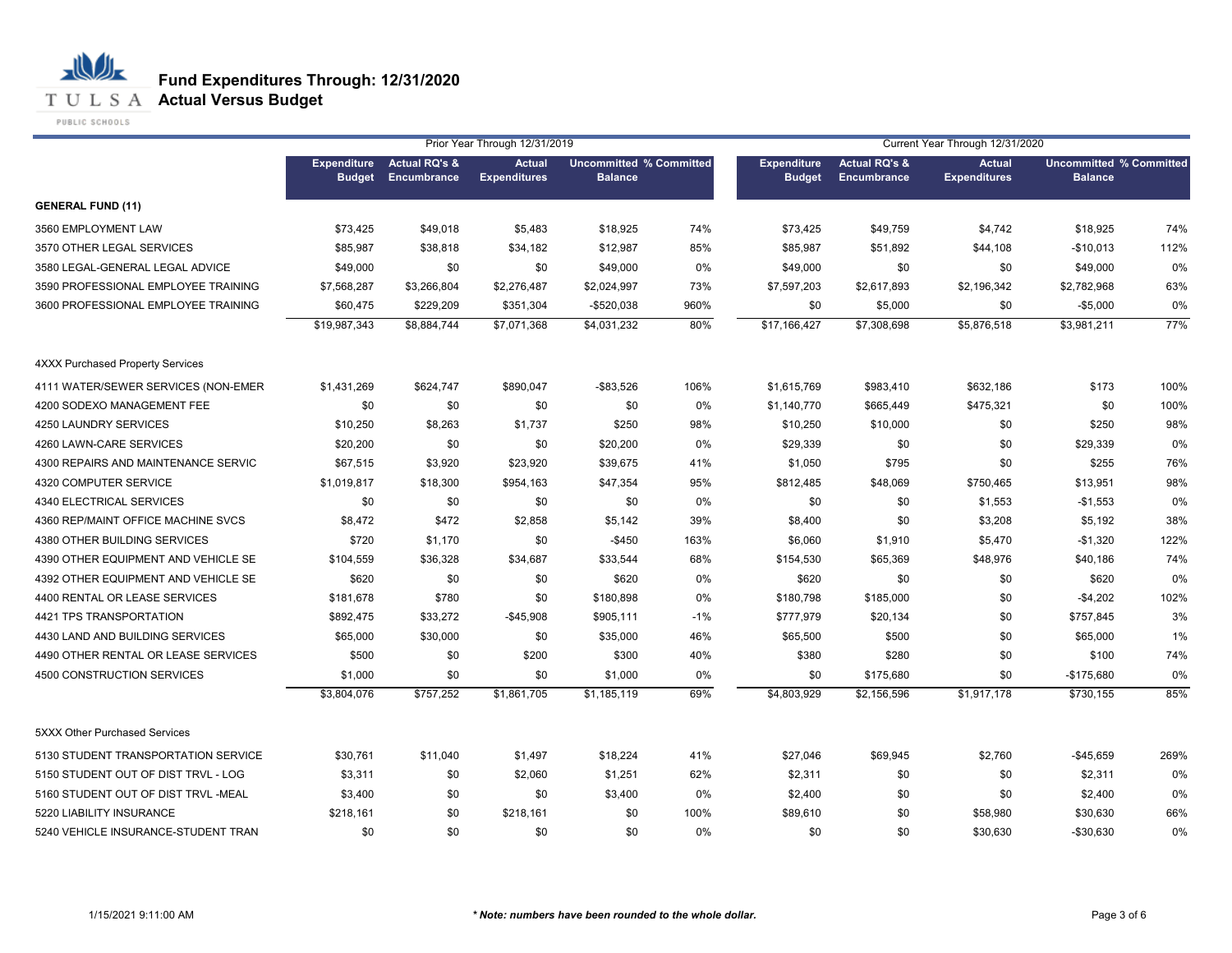**T U L S A Actual Versus Budget** 

PUBLIC SCHOOLS

|                                     |                                     |                                         | Prior Year Through 12/31/2019        |                                                  |         | Current Year Through 12/31/2020     |                                                |                                      |                                                  |       |
|-------------------------------------|-------------------------------------|-----------------------------------------|--------------------------------------|--------------------------------------------------|---------|-------------------------------------|------------------------------------------------|--------------------------------------|--------------------------------------------------|-------|
|                                     | <b>Expenditure</b><br><b>Budget</b> | <b>Actual RQ's &amp;</b><br>Encumbrance | <b>Actual</b><br><b>Expenditures</b> | <b>Uncommitted % Committed</b><br><b>Balance</b> |         | <b>Expenditure</b><br><b>Budget</b> | <b>Actual RQ's &amp;</b><br><b>Encumbrance</b> | <b>Actual</b><br><b>Expenditures</b> | <b>Uncommitted % Committed</b><br><b>Balance</b> |       |
| <b>GENERAL FUND (11)</b>            |                                     |                                         |                                      |                                                  |         |                                     |                                                |                                      |                                                  |       |
| 5250 SURETY BONDS                   | \$19,215                            | \$0                                     | \$19,215                             | \$0                                              | 100%    | \$20,972                            | \$0                                            | \$20,972                             | \$0                                              | 100%  |
| 5290 OTHER INSURANCE SERVICES       | \$789,308                           | \$45,131                                | \$354,352                            | \$389,825                                        | 51%     | \$790,108                           | \$43,002                                       | \$352,406                            | \$394,700                                        | 50%   |
| 5300 COMMUNICATION SERVICES         | \$53,132                            | \$7,688                                 | \$13,492                             | \$31,952                                         | 40%     | \$52,483                            | \$4,822                                        | \$15,938                             | \$31,722                                         | 40%   |
| 5310 POSTAGE SERVICES               | \$94,745                            | \$79,276                                | \$6,697                              | \$8,772                                          | 91%     | \$193,668                           | \$95,263                                       | \$38,144                             | \$60,261                                         | 69%   |
| 5315 COURIER SERVICES               | \$4,000                             | \$2,272                                 | \$1,728                              | \$0                                              | 100%    | \$4,000                             | \$2,280                                        | \$1,720                              | \$0                                              | 100%  |
| 5320 TELEPHONE OR TELEGRAPH SERVICE | \$200,000                           | \$131,270                               | \$68,730                             | \$0                                              | 100%    | \$205,000                           | \$140,792                                      | \$64,208                             | \$0                                              | 100%  |
| 5340 MOBILE COMM DEVICES            | \$103,124                           | \$66,908                                | \$36,210                             | \$6                                              | 100%    | \$105,398                           | \$1,212,231                                    | \$210,557                            | $-$1,317,389$                                    | 1350% |
| 5350 IPAD SERVICE AGREEMENT         | \$45,712                            | \$33,070                                | \$12,785                             | $-$144$                                          | 100%    | \$40,779                            | \$31,065                                       | \$9,714                              | \$0                                              | 100%  |
| 5400 ADVERTISING                    | \$6,395                             | \$5,715                                 | \$523                                | \$157                                            | 98%     | \$4,100                             | \$92,099                                       | \$2,709                              | $-$90,708$                                       | 2312% |
| 5420 PRINTED ADVERTISING            | \$20,018                            | \$16,577                                | \$3,424                              | \$18                                             | 100%    | \$20,018                            | \$3,305                                        | \$11,695                             | \$5,018                                          | 75%   |
| 5500 PRINTING AND BINDING           | \$27,430                            | \$14,841                                | \$4,645                              | \$7,944                                          | 71%     | \$14,830                            | \$705,720                                      | \$212,724                            | -\$903,615                                       | 6193% |
| 5591 PRINTING IN HOUSE              | \$114,187                           | \$99,923                                | \$13,055                             | \$1,209                                          | 99%     | \$51,698                            | \$0                                            | \$2,703                              | \$48,994                                         | 5%    |
| 5592 PRINTING CLICK CHARGES         | \$697.265                           | \$348,968                               | \$331,775                            | \$16,523                                         | 98%     | \$581,832                           | \$282,403                                      | \$287,275                            | \$12,154                                         | 98%   |
| 5610 TUTITIONS TO OTHER DISTRICTS W | \$10,000                            | \$0                                     | \$0                                  | \$10,000                                         | 0%      | \$10,000                            | \$0                                            | \$0                                  | \$10,000                                         | 0%    |
| 5810 TRAVEL IN-DISTRICT / MILEAGE   | \$369,347                           | \$0                                     | \$50,035                             | \$319,311                                        | 14%     | \$326,041                           | \$0                                            | \$6,079                              | \$319.962                                        | 2%    |
| 5820 TRAVEL OUT OF DISTRICT         | \$1,623,836                         | \$188,960                               | \$279,465                            | \$1,155,410                                      | 29%     | \$1,064,679                         | \$14,422                                       | \$109                                | \$1,050,147                                      | 1%    |
| 5990 OTHER PURCHASED SERVICES       | \$3,355,877                         | \$2,346,246                             | \$1,068,249                          | $-$58,618$                                       | 102%    | \$2,853,386                         | \$1,734,441                                    | \$936,013                            | \$182,931                                        | 94%   |
|                                     | \$7,789,223                         | \$3,397,886                             | \$2,486,097                          | \$1,905,240                                      | 76%     | \$6,460,357                         | \$4,431,790                                    | \$2,265,337                          | $-$236,770$                                      | 104%  |
| <b>6XXX Supplies and Materials</b>  |                                     |                                         |                                      |                                                  |         |                                     |                                                |                                      |                                                  |       |
| 6110 PAPER AND COPY SUPPLIES        | \$79,791                            | \$31,087                                | \$36,335                             | \$12,369                                         | 84%     | \$126,351                           | \$51,805                                       | \$34,602                             | \$39,944                                         | 68%   |
| 6111 PAPER AND COPY SUPPLIES-WAREHO | \$395,145                           | \$0                                     | \$63,965                             | \$331,180                                        | 16%     | \$190,537                           | \$1                                            | \$6,638                              | \$183,899                                        | 3%    |
| 6112 PAPER AND COPY SUPPLIES-ONLINE | \$67,658                            | \$42                                    | \$15,435                             | \$52,181                                         | 23%     | \$87,724                            | \$0                                            | \$14,626                             | \$73,099                                         | 17%   |
| 6119 ONLINE ORDERING ENCUMBRANCE    | \$100                               | \$214,955                               | \$0                                  | $-$214,855$                                      | 214955% | \$0                                 | \$290,392                                      | \$0                                  | -\$290,392                                       | 0%    |
| 6120 AUTOMOTIVE/BUS SUPPLIES        | \$781,500                           | \$205,481                               | \$553,367                            | \$22,653                                         | 97%     | \$31,210                            | \$0                                            | \$0                                  | \$31,210                                         | 0%    |
| 6130 CONSUMABLE TECHNOLOGY SUPPLIES | \$0                                 | \$2,000                                 | \$934                                | $-$2,934$                                        | 0%      | \$0                                 | \$2,000                                        | \$1,471                              | $-$3,471$                                        | 0%    |
| 6140 TESTING SUPPLIES AND MATERIALS | \$206,769                           | \$3,010                                 | \$56,761                             | \$146,998                                        | 29%     | \$205,878                           | \$94,108                                       | \$32,273                             | \$79,497                                         | 61%   |
| 6150 FILMS VIDEOS AUDIO TAPES AV SU | \$11,727                            | \$279                                   | \$0                                  | \$11,448                                         | 2%      | \$11,727                            | \$0                                            | \$2,500                              | \$9,227                                          | 21%   |
| 6160 FIRST AID SUPPLIES             | \$19,768                            | \$872                                   | \$9,128                              | \$9,768                                          | 51%     | \$55,136                            | \$35,579                                       | \$552,809                            | $-$533,252$                                      | 1067% |
| 6161 FIRST AID - WAREHOUSE          | \$0                                 | \$0                                     | \$0                                  | \$0                                              | 0%      | \$1,500                             | \$0                                            | \$130,775                            | $-$129,275$                                      | 8718% |
| 6166 INVENTORY - HEALTH SUPPLIES    | \$12,613                            | \$0                                     | \$11,151                             | \$1,462                                          | 88%     | \$12,613                            | \$1,535                                        | \$11,672                             | $-$ \$595                                        | 105%  |
| 6169 INVENTORY - ISSUED             | \$0                                 | \$0                                     | $-$1,408$                            | \$1,408                                          | 0%      | \$0                                 | \$16                                           | $-$1,072$                            | \$1,055                                          | 0%    |
| 6170 PAPER PRODUCTS                 | \$0                                 | \$0                                     | \$71                                 | $-$71$                                           | 0%      | \$0                                 | \$0                                            | \$0                                  | \$0                                              | 0%    |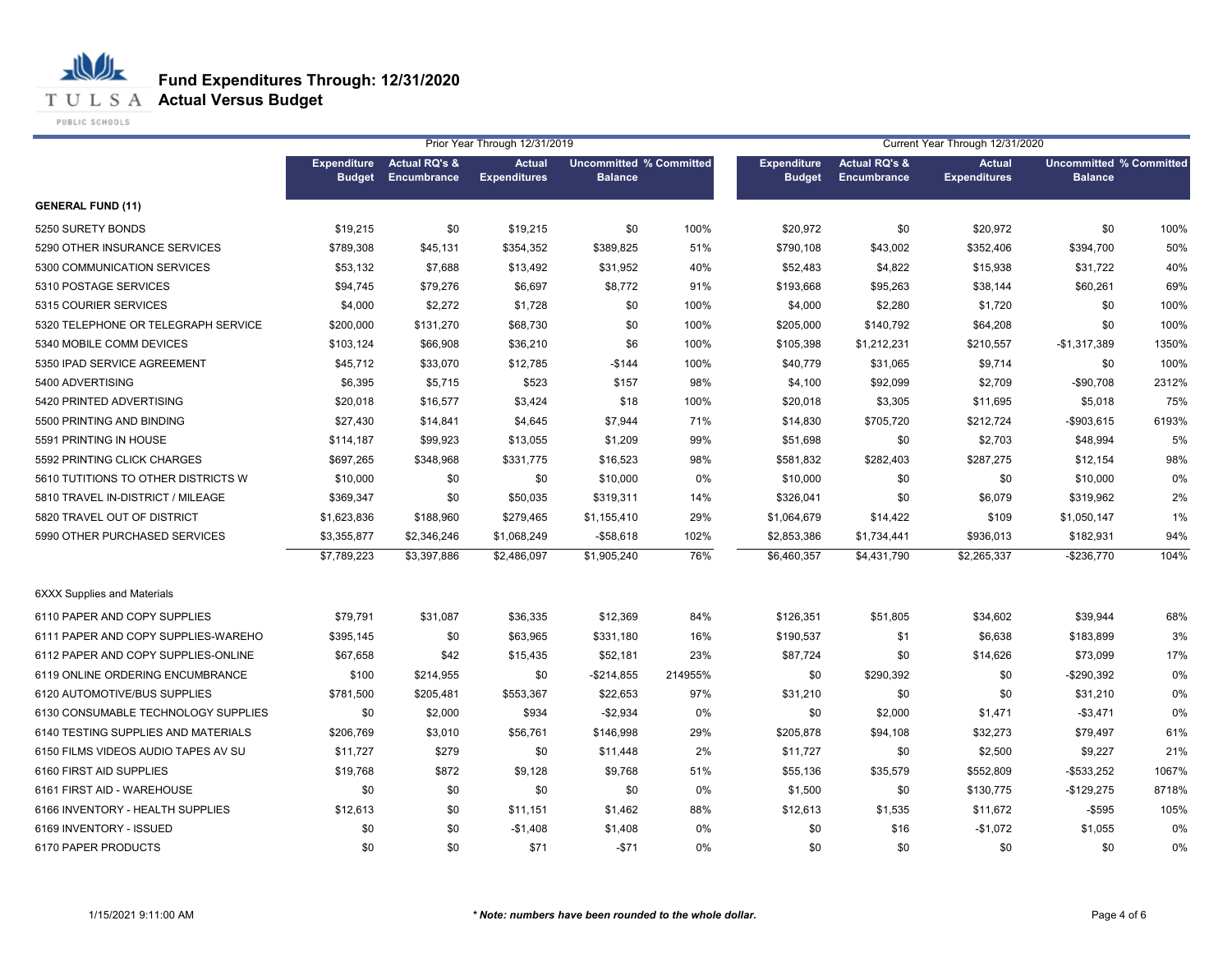**T U L S A Actual Versus Budget** 

PUBLIC SCHOOLS

|                                     |                                     |                                         | Prior Year Through 12/31/2019        |                                                  |      | Current Year Through 12/31/2020     |                                                |                                      |                                                  |         |
|-------------------------------------|-------------------------------------|-----------------------------------------|--------------------------------------|--------------------------------------------------|------|-------------------------------------|------------------------------------------------|--------------------------------------|--------------------------------------------------|---------|
|                                     | <b>Expenditure</b><br><b>Budget</b> | <b>Actual RQ's &amp;</b><br>Encumbrance | <b>Actual</b><br><b>Expenditures</b> | <b>Uncommitted % Committed</b><br><b>Balance</b> |      | <b>Expenditure</b><br><b>Budget</b> | <b>Actual RQ's &amp;</b><br><b>Encumbrance</b> | <b>Actual</b><br><b>Expenditures</b> | <b>Uncommitted % Committed</b><br><b>Balance</b> |         |
| <b>GENERAL FUND (11)</b>            |                                     |                                         |                                      |                                                  |      |                                     |                                                |                                      |                                                  |         |
| 6180 CLEAN-MAINT SUPPLIES CHEMICALS | \$728,452                           | \$5,866                                 | \$189,785                            | \$532,801                                        | 27%  | \$707,669                           | $-$265$                                        | \$120,696                            | \$587,238                                        | 17%     |
| 6181 CLEAN-MAINT SUPPLIES CHEMICALS | \$282                               | \$0                                     | \$0                                  | \$282                                            | 0%   | \$282                               | \$0                                            | \$0                                  | \$282                                            | 0%      |
| 6190 GENERAL OFFICE SUPPLIES        | \$684,629                           | \$39,158                                | \$80,787                             | \$564,684                                        | 18%  | \$1,002,214                         | \$31,550                                       | \$29,456                             | \$941,208                                        | 6%      |
| 6191 GENERAL OFFICE SUPPLIES-WAREHO | \$295,489                           | \$0                                     | \$57,615                             | \$237,875                                        | 19%  | \$152,905                           | \$478                                          | \$16,581                             | \$135,847                                        | 11%     |
| 6192 GENERAL OFFICE SUPPLIES-ONLINE | \$315,422                           | \$0                                     | \$48,266                             | \$267,157                                        | 15%  | \$251,278                           | \$0                                            | \$55,785                             | \$195,493                                        | 22%     |
| 6195 OTHER SUPPLIES AND MATERIALS   | \$250                               | \$0                                     | \$1,633                              | $-$1,383$                                        | 653% | \$82                                | \$0                                            | \$82                                 | \$0                                              | 100%    |
| 6196 INVENTORY - NEW INV SYSTEM     | \$200,000                           | \$35,236                                | \$77,082                             | \$87,682                                         | 56%  | \$200,000                           | \$61,852                                       | $-$439,433$                          | \$577,580                                        | $-189%$ |
| 6199 INVENTORY ISSUED               | \$0                                 | \$0                                     | -\$328,866                           | \$328,866                                        | 0%   | \$0                                 | \$0                                            | \$269,501                            | $-$269,501$                                      | 0%      |
| 6240 ELECTRICITY                    | \$5,057,488                         | \$2,494,617                             | \$2,562,871                          | \$0                                              | 100% | \$4,869,043                         | \$3,126,872                                    | \$1,742,170                          | \$0                                              | 100%    |
| 6250 GASOLINE                       | \$1,003,392                         | \$610,215                               | \$392,281                            | \$897                                            | 100% | \$649,792                           | \$669,865                                      | \$130,135                            | $-$150,208$                                      | 123%    |
| 6270 NATURAL GAS                    | \$1,055,185                         | \$681,835                               | \$133,165                            | \$240,185                                        | 77%  | \$1,028,185                         | \$599,029                                      | \$187,438                            | \$241,717                                        | 76%     |
| 6410 BOOKS                          | \$857,159                           | \$65,478                                | \$110,313                            | \$681,369                                        | 21%  | \$1,019,084                         | \$157,507                                      | \$866,292                            | $-$4,715$                                        | 100%    |
| 6420 PERIODICALS                    | \$15,616                            | \$1,442                                 | \$2,024                              | \$12,150                                         | 22%  | \$16,619                            | \$200                                          | \$1,044                              | \$15,376                                         | 7%      |
| 6430 STATE ADOPTED TEXTBOOKS        | \$1,651,010                         | \$29,539                                | \$0                                  | \$1,621,471                                      | 2%   | \$1,593,850                         | \$16,057                                       | \$432,124                            | \$1,145,669                                      | 28%     |
| 6440 SUPPLEMENTAL TEXTBOOKS (NON-ST | \$24,080                            | \$6,918                                 | \$2,243                              | \$14,919                                         | 38%  | \$93,142                            | \$458                                          | \$1,467                              | \$91,217                                         | 2%      |
| 6450 WORKBOOKS                      | \$35,166                            | \$6,785                                 | \$8,139                              | \$20,242                                         | 42%  | \$34,236                            | \$1,355                                        | \$14,191                             | \$18,690                                         | 45%     |
| 6470 NEWSPAPERS                     | \$249                               | \$0                                     | \$0                                  | \$249                                            | 0%   | \$249                               | \$0                                            | \$0                                  | \$249                                            | 0%      |
| 6480 MAGAZINES                      | \$1,162                             | \$0                                     | \$3,113                              | $-$1,951$                                        | 268% | \$1,912                             | \$824                                          | \$4,063                              | $-$2,975$                                        | 256%    |
| 6510 APPLIANCES/FURNITURE/FIXTURES  | \$126,040                           | \$16,074                                | \$12,892                             | \$97,073                                         | 23%  | \$151,387                           | \$12,784                                       | \$56,624                             | \$81,979                                         | 46%     |
| 6520 AUDIOVISUAL                    | \$2,500                             | \$375                                   | \$966                                | \$1,159                                          | 54%  | \$2,500                             | \$0                                            | \$0                                  | \$2,500                                          | 0%      |
| 6530 TECHNOLOGY-RELATED EQUIPMENT   | \$2,750,654                         | \$134,906                               | \$1,083,375                          | \$1,532,373                                      | 44%  | \$4,852,992                         | \$391,784                                      | \$1,020,544                          | \$3,440,665                                      | 29%     |
| 6531 COMPUTERS                      | \$0                                 | \$0                                     | \$0                                  | \$0                                              | 0%   | \$0                                 | \$0                                            | \$562                                | $-$562$                                          | 0%      |
| 6540 FURNITURE AND FIXTURES         | \$5,036                             | \$12,892                                | \$3,372                              | $-$11,228$                                       | 323% | \$0                                 | \$0                                            | \$0                                  | \$0                                              | 0%      |
| 6550 INSTRUMENTS                    | \$0                                 | \$0                                     | \$0                                  | \$0                                              | 0%   | \$0                                 | \$0                                            | \$1,400                              | -\$1,400                                         | 0%      |
| 6560 MACHINERY                      | \$0                                 | \$0                                     | \$0                                  | \$0                                              | 0%   | \$0                                 | \$290,350                                      | \$220,056                            | $-$510,406$                                      | 0%      |
| 6570 UNIFORMS                       | \$39,343                            | \$17,998                                | \$6,001                              | \$15,345                                         | 61%  | \$31,046                            | \$917                                          | \$17,799                             | \$12,331                                         | 60%     |
| 6590 FIREARMS AND AMMUNITION        | \$1,000                             | \$0                                     | \$989                                | \$11                                             | 99%  | \$0                                 | \$0                                            | \$0                                  | \$0                                              | 0%      |
| 6810 COCURRICULAR SUPPLIES          | \$2,628,912                         | \$121,448                               | \$313,644                            | \$2,193,820                                      | 17%  | \$2,159,301                         | \$169,613                                      | \$540,424                            | \$1,449,263                                      | 33%     |
| 6811 COCURRICULAR SUPPLIES-WAREHOUS | \$96,453                            | \$0                                     | \$11,953                             | \$84,500                                         | 12%  | \$76,476                            | \$30                                           | \$3,756                              | \$72,690                                         | 5%      |
| 6820 AWARDS DECOR REGALIA REFRESHME | \$74,098                            | \$37,415                                | \$8,266                              | \$28,417                                         | 62%  | \$98,163                            | \$13,526                                       | \$5,351                              | \$79,286                                         | 19%     |
| 6830 EXTRACURRICULAR SUPPLIES       | \$72,606                            | \$10,719                                | \$4,043                              | \$57,844                                         | 20%  | \$127,933                           | \$10,387                                       | \$125,084                            | $-$7,538$                                        | 106%    |
|                                     | \$19,296,742                        | \$4,786,640                             | \$5,531,689                          | \$8,978,413                                      | 53%  | \$19,843,015                        | \$6,030,611                                    | \$6,209,484                          | \$7,602,920                                      | 62%     |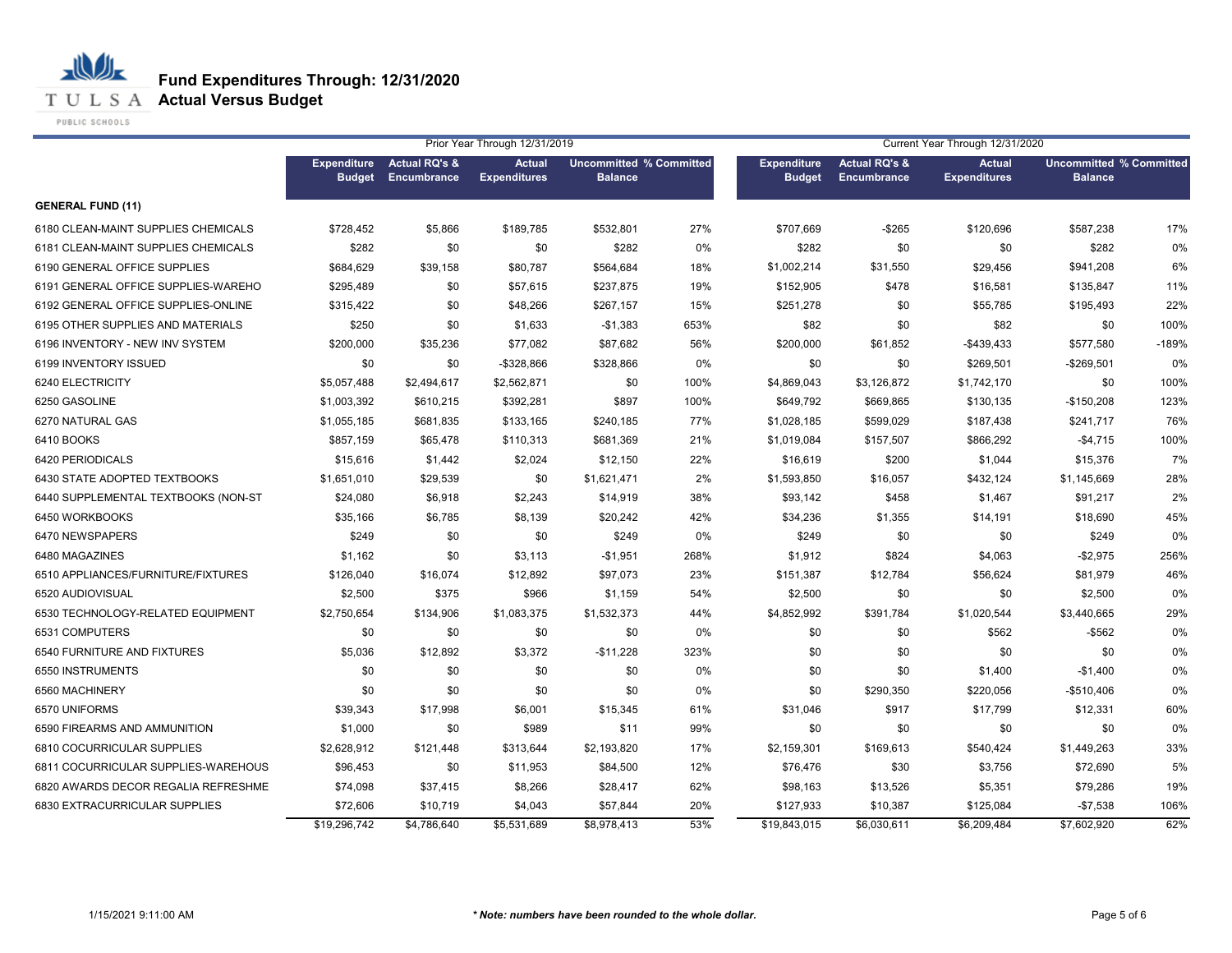## **T U L S A Actual Versus Budget**

PUBLIC SCHOOLS

|                                      |                                     |                                         | Prior Year Through 12/31/2019        |                                                  |      | Current Year Through 12/31/2020 |                                         |                                      |                                                  |           |  |
|--------------------------------------|-------------------------------------|-----------------------------------------|--------------------------------------|--------------------------------------------------|------|---------------------------------|-----------------------------------------|--------------------------------------|--------------------------------------------------|-----------|--|
|                                      | <b>Expenditure</b><br><b>Budget</b> | <b>Actual RQ's &amp;</b><br>Encumbrance | <b>Actual</b><br><b>Expenditures</b> | <b>Uncommitted % Committed</b><br><b>Balance</b> |      | Expenditure<br><b>Budget</b>    | <b>Actual RQ's &amp;</b><br>Encumbrance | <b>Actual</b><br><b>Expenditures</b> | <b>Uncommitted % Committed</b><br><b>Balance</b> |           |  |
| <b>GENERAL FUND (11)</b>             |                                     |                                         |                                      |                                                  |      |                                 |                                         |                                      |                                                  |           |  |
| 7XXX Property/Equipment              |                                     |                                         |                                      |                                                  |      |                                 |                                         |                                      |                                                  |           |  |
| 7310 APPLIANCES/FURNITURE/FIXTURES   | \$0                                 | \$0                                     | \$2,500                              | $-$2,500$                                        | 0%   | \$0                             | \$0                                     | \$0                                  | \$0                                              | 0%        |  |
| 7320 EQUIPMENT-AUDIO VISUAL          | \$5,487                             | \$0                                     | \$963                                | \$4,523                                          | 18%  | \$5,330                         | \$0                                     | \$0                                  | \$5,330                                          | 0%        |  |
| 7330 TECHNOLOGY-RELATED HARDWARE     | \$23,997                            | \$0                                     | \$5,038                              | \$18,959                                         | 21%  | \$118,959                       | \$18,500                                | \$278,600                            | $-$178,141$                                      | 250%      |  |
| 7340 TECHNOLOGY SOFTWARE             | \$0                                 | \$0                                     | \$0                                  | \$0                                              | 0%   | \$75,000                        | \$0                                     | \$0                                  | \$75,000                                         | 0%        |  |
| 7390 OTHER EQUIPMENT                 | \$2,000                             | \$0                                     | \$0                                  | \$2,000                                          | 0%   | \$2,000                         | \$0                                     | \$0                                  | \$2,000                                          | 0%        |  |
| <b>7620 BUSES</b>                    | \$51,840                            | \$34,560                                | \$28,990                             | $-$11,710$                                       | 123% | \$71,280                        | \$47,520                                | \$23,760                             | \$0                                              | 100%      |  |
|                                      | \$83,324                            | \$34,560                                | \$37,492                             | \$11,272                                         | 86%  | \$272,569                       | \$66,020                                | \$302,360                            | $-$95,811$                                       | 135%      |  |
| 8XXX Other Objects and Reserves      |                                     |                                         |                                      |                                                  |      |                                 |                                         |                                      |                                                  |           |  |
| 8100 DUES AND FEES FOR SERVICES      | \$220,157                           | \$55,292                                | \$129,038                            | \$35,828                                         | 84%  | \$202,278                       | \$43,175                                | \$102,720                            | \$56,383                                         | 72%       |  |
| 8400 BUDGET CONTINGENCY              | $-$1,158,624$                       | \$0                                     | \$0                                  | $-$1,158,624$                                    | 0%   | \$5,443,138                     | \$0                                     | \$0                                  | \$5,443,138                                      | 0%        |  |
| 8600 STAFF REGISTRATION AND TUITION  | \$1,100,740                         | \$52,937                                | \$164,554                            | \$883,248                                        | 20%  | \$1,235,683                     | \$58,960                                | \$78,413                             | \$1,098,310                                      | 11%       |  |
| 8622 REGISTRATION - BOARD MEMBERS A  | \$3,289                             | \$180                                   | \$0                                  | \$3,109                                          | 5%   | \$3,289                         | \$60                                    | \$780                                | \$2,449                                          | 26%       |  |
| 8700 COUNTY ASSESSMENTS/REVALUATION  | \$5                                 | \$0                                     | \$0                                  | \$5                                              | 0%   | \$5                             | \$0                                     | \$645,074                            | $-$645,069$                                      | 12901476% |  |
|                                      | \$165,566                           | \$108,409                               | \$293,592                            | $-$236,435$                                      | 243% | \$6,884,392                     | \$102,195                               | \$826,987                            | \$6,600,284                                      | 13%       |  |
| 9XXX Other Uses of Funds             |                                     |                                         |                                      |                                                  |      |                                 |                                         |                                      |                                                  |           |  |
| 9300 REIMBURSEMENT                   | \$278,314                           | \$169,364                               | \$116,122                            | $-$7,171$                                        | 103% | \$673,914                       | \$164,000                               | \$41,653                             | \$468,262                                        | 31%       |  |
| 9600 PETTY CASH                      | \$6,299                             | \$0                                     | \$1,300                              | \$4,999                                          | 21%  | \$4,600                         | \$0                                     | \$1,400                              | \$3,200                                          | 30%       |  |
| 9700 INTRA FUND TRANSFERS            | \$15,531,435                        | \$0                                     | \$6,955,635                          | \$8,575,799                                      | 45%  | \$15,279,892                    | \$0                                     | \$7,977,807                          | \$7,302,085                                      | 52%       |  |
|                                      | \$15,816,048                        | \$169,364                               | \$7,073,057                          | \$8,573,627                                      | 46%  | \$15,958,406                    | \$164,000                               | \$8,020,860                          | \$7,773,546                                      | 51%       |  |
| <b>Total Fund Expend./Encumb/RQs</b> | \$339,488,945                       | \$173,896,059                           | \$126,223,116                        | \$39,369,770                                     | 88%  | \$338,024,671                   | \$173,917,544                           | \$120,857,422                        | \$43,249,706                                     | 87%       |  |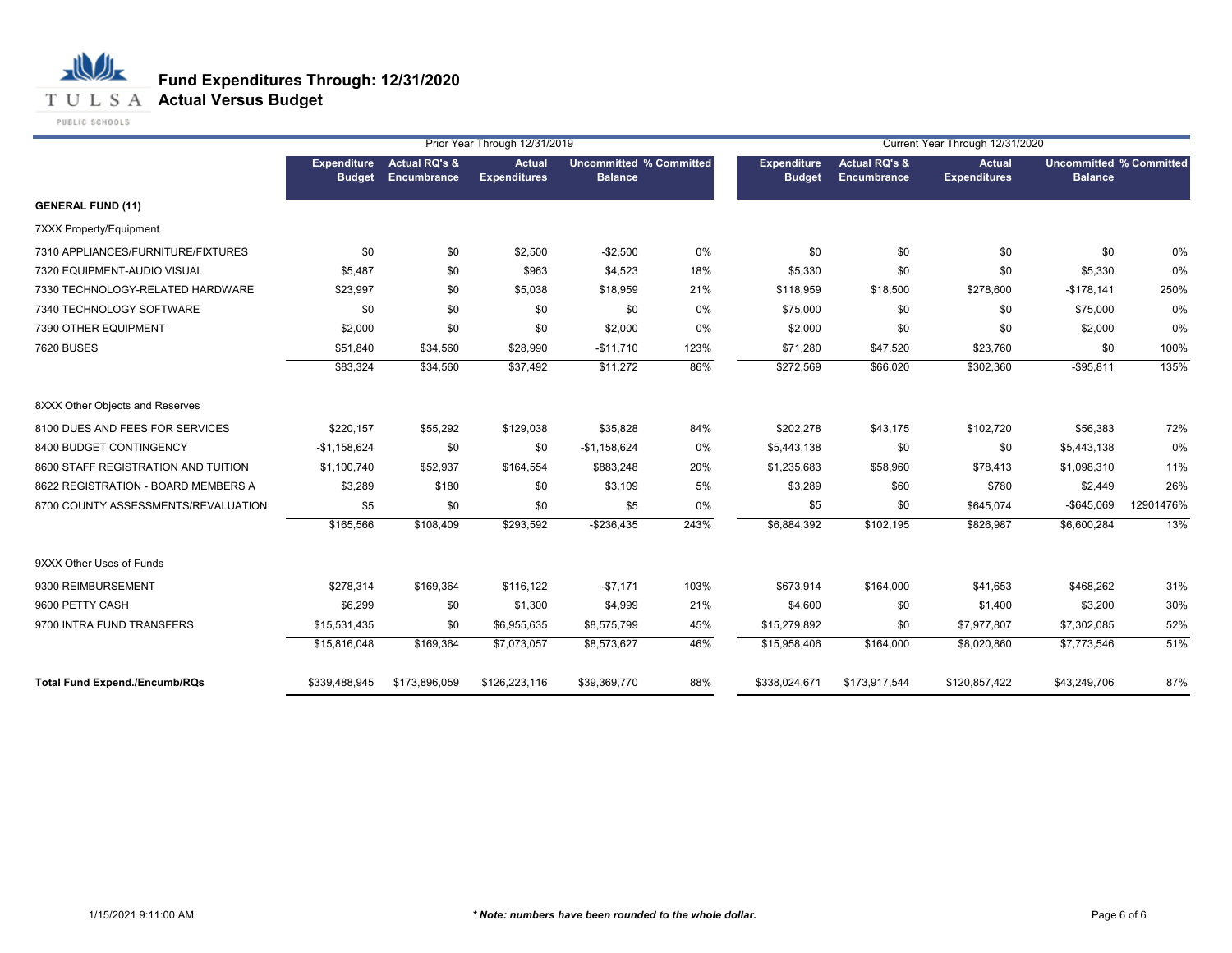

**T U L S A Actual Versus Budget** 

PUBLIC SCHOOLS

心儿

|                                                  |                                     |                                         | Prior Year Through 12/31/2019        |                                                  |       | Current Year Through 12/31/2020     |                                                |                                      |                                                  |      |
|--------------------------------------------------|-------------------------------------|-----------------------------------------|--------------------------------------|--------------------------------------------------|-------|-------------------------------------|------------------------------------------------|--------------------------------------|--------------------------------------------------|------|
|                                                  | <b>Expenditure</b><br><b>Budget</b> | <b>Actual RQ's &amp;</b><br>Encumbrance | <b>Actual</b><br><b>Expenditures</b> | <b>Uncommitted % Committed</b><br><b>Balance</b> |       | <b>Expenditure</b><br><b>Budget</b> | <b>Actual RQ's &amp;</b><br><b>Encumbrance</b> | <b>Actual</b><br><b>Expenditures</b> | <b>Uncommitted % Committed</b><br><b>Balance</b> |      |
| <b>BUILDING FUND (21)</b>                        |                                     |                                         |                                      |                                                  |       |                                     |                                                |                                      |                                                  |      |
| <b>1XXX Salaries</b>                             |                                     |                                         |                                      |                                                  |       |                                     |                                                |                                      |                                                  |      |
| 1210 FULL TIME NON-CERTIFIED SALARI              | \$6,897,831                         | \$3,708,023                             | \$3,104,590                          | \$85,218                                         | 99%   | \$6,392,229                         | \$3,124,076                                    | \$3,196,584                          | \$71,568                                         | 99%  |
| 1212 RETROACTIVE SUPPORT PAY                     | \$0                                 | \$0                                     | \$156                                | $-$156$                                          | $0\%$ | \$0                                 | \$0                                            | \$4,498                              | $-$4,498$                                        | 0%   |
| 1240 UNUSED LEAVE - NON-CERTIF                   | \$0                                 | \$0                                     | \$0                                  | \$0                                              | 0%    | \$0                                 | \$0                                            | \$25,503                             | $-$25,503$                                       | 0%   |
| 1250 BENEFIT ALLOWANCE-SUPPORT STAF              | \$70,565                            | \$34,239                                | \$28,738                             | \$7,588                                          | 89%   | \$63,736                            | \$27,505                                       | \$19,917                             | \$16,313                                         | 74%  |
| 1500 OVERTIME SALARIES - NON-CERTIF              | \$166.822                           | \$0                                     | \$211,893                            | $-$45,071$                                       | 127%  | \$165,899                           | \$0                                            | \$105,533                            | \$60,366                                         | 64%  |
| 1800 STIPENDS - NON-CERTIFIED                    | \$27,500                            | \$0                                     | \$8,535                              | \$18,965                                         | 31%   | \$27,500                            | \$0                                            | \$6,677                              | \$20,823                                         | 24%  |
| 1930 OPTIONAL SPECIAL ASSIGNMENT -               | \$0                                 | \$0                                     | \$1,200                              | $-$1,200$                                        | 0%    | \$0                                 | \$0                                            | \$0                                  | \$0                                              | 0%   |
|                                                  | \$7,162,718                         | \$3,742,263                             | \$3,355,112                          | \$65,343                                         | 99%   | \$6,649,364                         | \$3,151,582                                    | \$3,358,711                          | \$139,071                                        | 98%  |
| 2XXX Benefits                                    |                                     |                                         |                                      |                                                  |       |                                     |                                                |                                      |                                                  |      |
| 2220 DENTAL INSURANCE - NON-CERTIFI              | \$18,236                            | \$8,403                                 | \$7,009                              | \$2,824                                          | 85%   | \$19,368                            | \$9,002                                        | \$6,928                              | \$3,437                                          | 82%  |
| 2230 HEALTH INSURANCE - NON-CERTIFI              | \$1,085,098                         | \$536,048                               | \$432,625                            | \$116,424                                        | 89%   | \$930,924                           | \$553,257                                      | \$424,651                            | -\$46,985                                        | 105% |
| 2240 LIFE INSURANCE - NON-CERTIFIED              | \$15,902                            | \$4,141                                 | \$6,213                              | \$5,548                                          | 65%   | \$17,013                            | \$7,725                                        | \$6,043                              | \$3,244                                          | 81%  |
| 2250 L-T DISB INSUR                              | \$20,940                            | \$5,453                                 | \$8,179                              | \$7,308                                          | 65%   | \$22,408                            | \$10,173                                       | \$7,960                              | \$4,275                                          | 81%  |
| 2410 FICA - EMPLOYER'S CONTRIBUTION              | \$420,090                           | \$219,114                               | \$201,024                            | $-$ \$47                                         | 100%  | \$453,075                           | \$194,346                                      | \$201,856                            | \$56,873                                         | 87%  |
| 2420 MEDICARE - EMPLOYER'S CONTRIBU              | \$98,250                            | \$51,244                                | \$47,144                             | $-$138$                                          | 100%  | \$105,961                           | \$45,315                                       | \$47,601                             | \$13,045                                         | 88%  |
| 2610 RETIREMENT - DISTRICT PAID NON              | \$2,834                             | \$0                                     | \$1,301                              | \$1,534                                          | 46%   | \$2,854                             | \$0                                            | \$1,403                              | \$1,451                                          | 49%  |
| 2630 RETIREMENT - EMPLOYER'S CONTRI              | \$357,070                           | \$185,742                               | \$172,998                            | $-$1,671$                                        | 100%  | \$386,508                           | \$159,374                                      | \$164,348                            | \$62,786                                         | 84%  |
|                                                  | \$2,018,420                         | \$1,010,145                             | \$876,493                            | \$131,782                                        | 93%   | \$1,938,110                         | \$979,191                                      | \$860,791                            | \$98,128                                         | 95%  |
| 3XXX Purchased Professional & Technical Services |                                     |                                         |                                      |                                                  |       |                                     |                                                |                                      |                                                  |      |
| 3360 MEDICAL SERVICES                            | \$2,975                             | \$2,800                                 | \$0                                  | \$175                                            | 94%   | \$2,975                             | \$0                                            | \$0                                  | \$2,975                                          | 0%   |
| 3370 OTHER PROFESSIONAL SERVICES                 | \$14,220                            | \$3,000                                 | \$3,000                              | \$8,220                                          | 42%   | \$253,800                           | \$112,270                                      | \$130,776                            | \$10,754                                         | 96%  |
| 3440 SECURITY SERVICES                           | \$204,933                           | \$125,750                               | \$74,250                             | \$4,933                                          | 98%   | \$204,933                           | \$118,498                                      | \$31,502                             | \$54,933                                         | 73%  |
| 3442 SECURITY - ATHLETICS                        | \$26,554                            | \$5,428                                 | \$1,573                              | \$19,554                                         | 26%   | \$26,554                            | \$6,872                                        | \$128                                | \$19,554                                         | 26%  |
| 3460 OTHER TECHNICAL SERVICES                    | \$8,000                             | \$8,000                                 | \$0                                  | \$0                                              | 100%  | \$8,000                             | \$8,000                                        | \$0                                  | \$0                                              | 100% |
| 3590 PROFESSIONAL EMPLOYEE TRAINING              | \$300                               | \$0                                     | \$0                                  | \$300                                            | $0\%$ | \$2,300                             | \$100                                          | \$537                                | \$1,663                                          | 28%  |
| 3600 PROFESSIONAL EMPLOYEE TRAINING              | \$0                                 | \$0                                     | \$0                                  | \$0                                              | 0%    | \$3,000                             | \$0                                            | \$1,200                              | \$1,800                                          | 40%  |
|                                                  | \$256,982                           | \$144,978                               | \$78,822                             | \$33,182                                         | 87%   | \$501,562                           | \$245,740                                      | \$164,143                            | \$91.679                                         | 82%  |

4XXX Purchased Property Services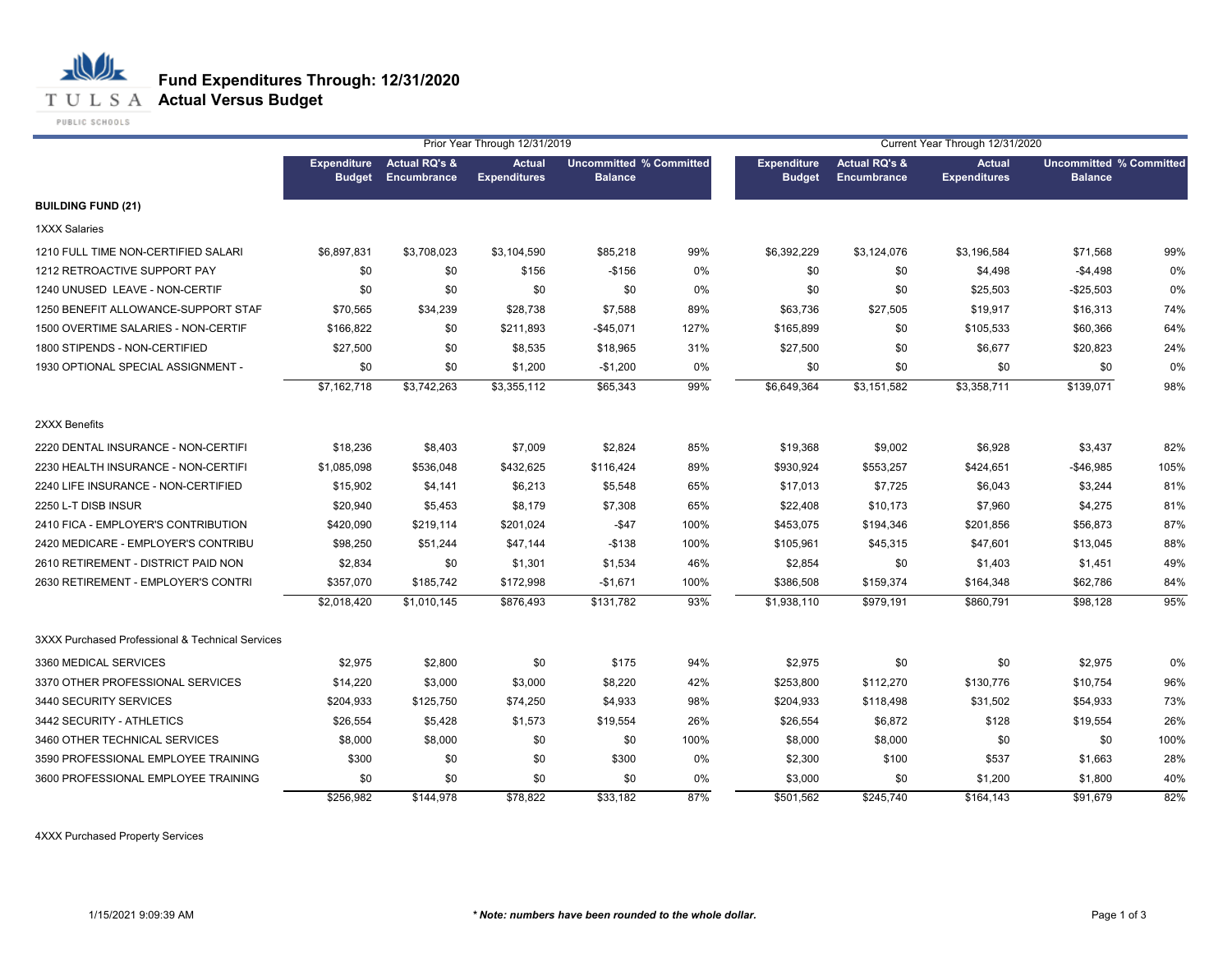**T U L S A Actual Versus Budget** 

PUBLIC SCHOOLS

|                                     |                                     |                                         | Prior Year Through 12/31/2019        |                                                  |      |                                     |                                         |                                      | Current Year Through 12/31/2020                  |      |  |  |
|-------------------------------------|-------------------------------------|-----------------------------------------|--------------------------------------|--------------------------------------------------|------|-------------------------------------|-----------------------------------------|--------------------------------------|--------------------------------------------------|------|--|--|
|                                     | <b>Expenditure</b><br><b>Budget</b> | <b>Actual RQ's &amp;</b><br>Encumbrance | <b>Actual</b><br><b>Expenditures</b> | <b>Uncommitted % Committed</b><br><b>Balance</b> |      | <b>Expenditure</b><br><b>Budget</b> | <b>Actual RQ's &amp;</b><br>Encumbrance | <b>Actual</b><br><b>Expenditures</b> | <b>Uncommitted % Committed</b><br><b>Balance</b> |      |  |  |
| <b>BUILDING FUND (21)</b>           |                                     |                                         |                                      |                                                  |      |                                     |                                         |                                      |                                                  |      |  |  |
| 4200 SODEXO MANAGEMENT FEE          | \$1,163,810                         | \$665,449                               | \$475,321                            | \$23,040                                         | 98%  | \$1,163,810                         | \$0                                     | \$0                                  | \$1,163,810                                      | 0%   |  |  |
| 4230 DISPOSAL SERVICES              | \$398,729                           | \$262,293                               | \$132,450                            | \$3,986                                          | 99%  | \$398,729                           | \$230,829                               | \$160,115                            | \$7,785                                          | 98%  |  |  |
| 4250 LAUNDRY SERVICES               | \$2,000                             | \$1,200                                 | \$0                                  | \$800                                            | 60%  | \$2,000                             | \$1,000                                 | \$0                                  | \$1,000                                          | 50%  |  |  |
| 4300 REPAIRS AND MAINTENANCE SERVIC | \$1,154,748                         | \$531,264                               | \$523,340                            | \$100,144                                        | 91%  | \$0                                 | \$0                                     | \$0                                  | \$0                                              | 0%   |  |  |
| 4302 REPAIRS/MAINTENANCE CONTRACT L | \$35,000                            | \$1,220                                 | \$17,639                             | \$16,141                                         | 54%  | \$24,220                            | \$0                                     | \$17,859                             | \$6,362                                          | 74%  |  |  |
| 4310 NONTECHNOLOGY SERVICES         | \$87,450                            | \$18,883                                | \$42,976                             | \$25,591                                         | 71%  | \$551,875                           | \$369,561                               | \$175,191                            | \$7,123                                          | 99%  |  |  |
| 4320 COMPUTER SERVICE               | \$2,500                             | \$0                                     | \$0                                  | \$2,500                                          | 0%   | \$10,500                            | \$3,500                                 | \$0                                  | \$7,000                                          | 33%  |  |  |
| 4330 COOLING SERVICES               | \$20,000                            | \$0                                     | \$11,018                             | \$8,982                                          | 55%  | \$230,000                           | \$81,649                                | \$73,842                             | \$74,509                                         | 68%  |  |  |
| 4340 ELECTRICAL SERVICES            | \$3,700                             | \$0                                     | \$0                                  | \$3,700                                          | 0%   | \$45,865                            | \$36,391                                | \$5,624                              | \$3,850                                          | 92%  |  |  |
| 4350 HEATING SERVICES               | \$5,000                             | \$0                                     | \$0                                  | \$5,000                                          | 0%   | \$15,561                            | \$0                                     | \$38                                 | \$15,523                                         | 0%   |  |  |
| 4360 REP/MAINT OFFICE MACHINE SVCS  | \$2,500                             | \$0                                     | \$0                                  | \$2,500                                          | 0%   | \$2,500                             | \$0                                     | \$0                                  | \$2,500                                          | 0%   |  |  |
| 4370 PLUMBING SERVICES              | \$5,000                             | \$0                                     | \$0                                  | \$5,000                                          | 0%   | \$46,000                            | \$40,000                                | \$4,159                              | \$1,841                                          | 96%  |  |  |
| 4380 OTHER BUILDING SERVICES        | \$393,700                           | \$193,007                               | \$188,954                            | \$11,738                                         | 97%  | \$336,555                           | \$205,154                               | \$133,686                            | $-$2,285$                                        | 101% |  |  |
| 4390 OTHER EQUIPMENT AND VEHICLE SE | \$5,000                             | \$1,370                                 | \$630                                | \$3,000                                          | 40%  | \$167,942                           | \$20,461                                | \$43,484                             | \$103,997                                        | 38%  |  |  |
| 4490 OTHER RENTAL OR LEASE SERVICES | \$33,097                            | \$0                                     | \$0                                  | \$33,097                                         | 0%   | \$33,097                            | \$0                                     | \$0                                  | \$33,097                                         | 0%   |  |  |
| 4500 CONSTRUCTION SERVICES          | \$1,669,069                         | \$884,392                               | \$1,305,163                          | $-$520,486$                                      | 131% | \$4,057,041                         | \$2,416,504                             | \$1,705,418                          | $-$ \$64,881                                     | 102% |  |  |
| 4530 HVAC                           | \$0                                 | \$0                                     | \$15,349                             | $-$15,349$                                       | 0%   | \$0                                 | \$0                                     | \$0                                  | \$0                                              | 0%   |  |  |
|                                     | \$4,981,303                         | \$2,559,078                             | \$2,712,840                          | $-$290,615$                                      | 106% | \$7,085,696                         | \$3,405,049                             | \$2,319,415                          | \$1,361,231                                      | 81%  |  |  |
| 5XXX Other Purchased Services       |                                     |                                         |                                      |                                                  |      |                                     |                                         |                                      |                                                  |      |  |  |
| 5230 PROPERTY INSURANCE             | \$1,343,433                         | \$0                                     | \$1,343,433                          | \$0                                              | 100% | \$1,568,798                         | \$1,856                                 | \$1,566,943                          | \$0                                              | 100% |  |  |
| 5340 MOBILE COMM DEVICES            | \$75,731                            | \$43,546                                | \$32,185                             | \$0                                              | 100% | \$75,731                            | \$43,896                                | \$31,834                             | \$0                                              | 100% |  |  |
| 5400 ADVERTISING                    | \$225                               | \$0                                     | \$0                                  | \$225                                            | 0%   | \$225                               | \$0                                     | \$0                                  | \$225                                            | 0%   |  |  |
| 5592 PRINTING CLICK CHARGES         | \$5,500                             | \$0                                     | \$0                                  | \$5,500                                          | 0%   | \$5,500                             | \$0                                     | \$0                                  | \$5,500                                          | 0%   |  |  |
| 5810 TRAVEL IN-DISTRICT / MILEAGE   | \$1,000                             | \$0                                     | \$0                                  | \$1,000                                          | 0%   | \$1,000                             | \$0                                     | \$0                                  | \$1,000                                          | 0%   |  |  |
| 5820 TRAVEL OUT OF DISTRICT         | \$9,700                             | \$875                                   | \$0                                  | \$8,825                                          | 9%   | \$4,200                             | \$0                                     | \$0                                  | \$4,200                                          | 0%   |  |  |
| 5990 OTHER PURCHASED SERVICES       | \$12,962                            | \$0                                     | \$700                                | \$12,262                                         | 5%   | \$27,962                            | \$5,000                                 | \$12,181                             | \$10,781                                         | 61%  |  |  |
|                                     | \$1,448,551                         | \$44,421                                | \$1,376,318                          | \$27,812                                         | 98%  | \$1,683,416                         | \$50,752                                | \$1,610,958                          | \$21,706                                         | 99%  |  |  |
| <b>6XXX Supplies and Materials</b>  |                                     |                                         |                                      |                                                  |      |                                     |                                         |                                      |                                                  |      |  |  |
| 6111 PAPER AND COPY SUPPLIES-WAREHO | \$3,515                             | \$0                                     | \$37                                 | \$3,478                                          | 1%   | \$3,000                             | \$0                                     | \$259                                | \$2,741                                          | 9%   |  |  |
| 6112 PAPER AND COPY SUPPLIES-ONLINE | \$1,053                             | \$0                                     | \$0                                  | \$1,053                                          | 0%   | \$1,053                             | \$0                                     | \$0                                  | \$1,053                                          | 0%   |  |  |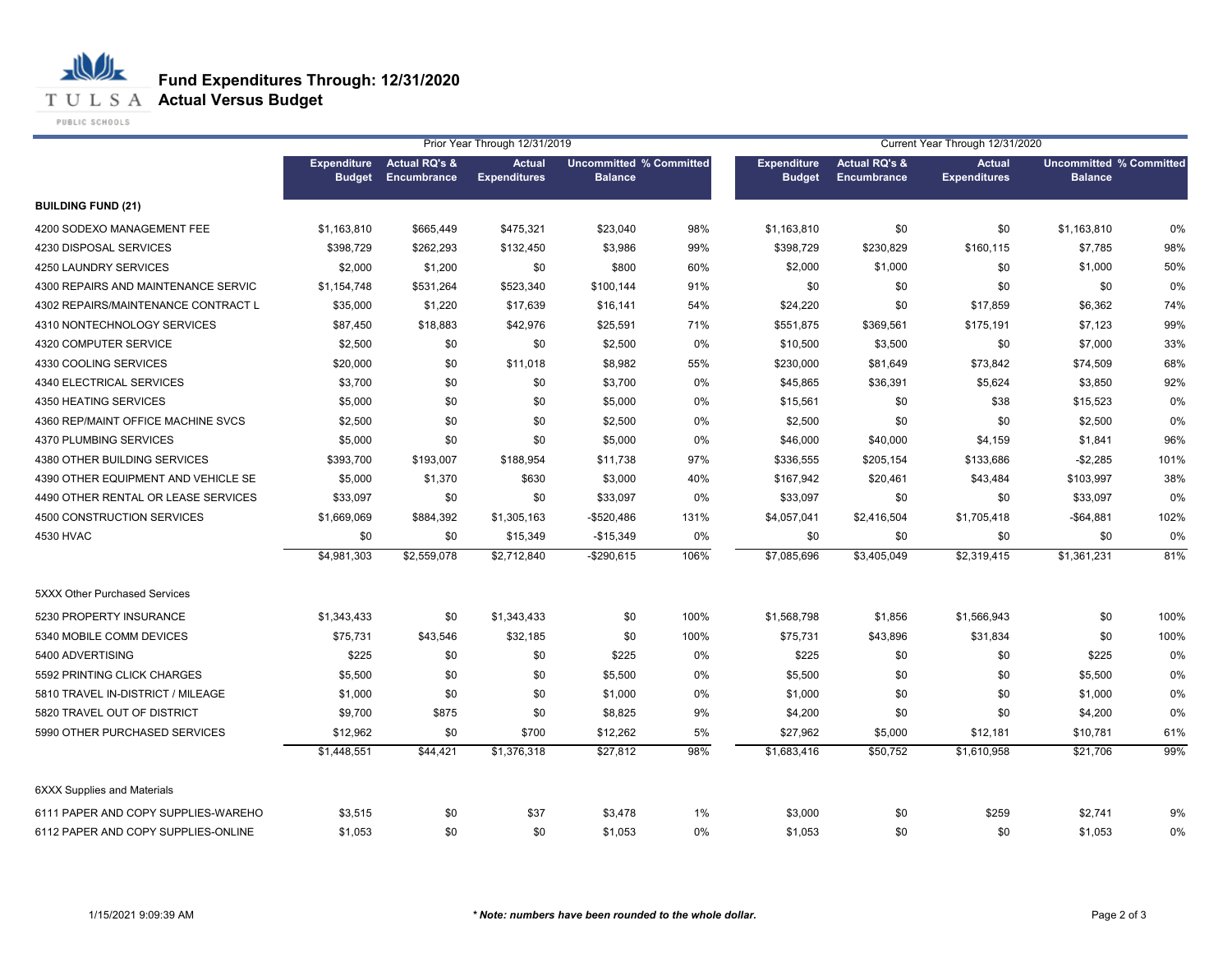**T U L S A Actual Versus Budget** 

PUBLIC SCHOOLS

|                                      |                                     | Prior Year Through 12/31/2019           |                                      |                                                  |      |                                     | Current Year Through 12/31/2020         |                               |                                                  |       |  |
|--------------------------------------|-------------------------------------|-----------------------------------------|--------------------------------------|--------------------------------------------------|------|-------------------------------------|-----------------------------------------|-------------------------------|--------------------------------------------------|-------|--|
|                                      | <b>Expenditure</b><br><b>Budget</b> | <b>Actual RQ's &amp;</b><br>Encumbrance | <b>Actual</b><br><b>Expenditures</b> | <b>Uncommitted % Committed</b><br><b>Balance</b> |      | <b>Expenditure</b><br><b>Budget</b> | <b>Actual RQ's &amp;</b><br>Encumbrance | Actual<br><b>Expenditures</b> | <b>Uncommitted % Committed</b><br><b>Balance</b> |       |  |
| <b>BUILDING FUND (21)</b>            |                                     |                                         |                                      |                                                  |      |                                     |                                         |                               |                                                  |       |  |
| 6119 ONLINE ORDERING ENCUMBRANCE     | \$0                                 | \$9,704                                 | \$0                                  | $-$9,704$                                        | 0%   | \$0                                 | \$8,106                                 | \$0                           | $-$8,106$                                        | 0%    |  |
| 6180 CLEAN-MAINT SUPPLIES CHEMICALS  | \$762,093                           | \$170,536                               | \$362,418                            | \$229,140                                        | 70%  | \$776,593                           | \$224,561                               | \$342,499                     | \$209,532                                        | 73%   |  |
| 6190 GENERAL OFFICE SUPPLIES         | \$12,460                            | \$0                                     | \$1,650                              | \$10,810                                         | 13%  | \$12,975                            | \$0                                     | \$0                           | \$12,975                                         | 0%    |  |
| 6191 GENERAL OFFICE SUPPLIES-WAREHO  | \$3,265                             | \$0                                     | \$0                                  | \$3,265                                          | 0%   | \$3,265                             | \$0                                     | \$1,439                       | \$1,826                                          | 44%   |  |
| 6192 GENERAL OFFICE SUPPLIES-ONLINE  | \$10,052                            | \$0                                     | \$1,401                              | \$8,651                                          | 14%  | \$10,052                            | \$0                                     | \$2,999                       | \$7,053                                          | 30%   |  |
| 6510 APPLIANCES/FURNITURE/FIXTURES   | \$45,661                            | \$0                                     | \$32,215                             | \$13,446                                         | 71%  | \$5,715                             | \$0                                     | \$0                           | \$5,715                                          | 0%    |  |
| 6530 TECHNOLOGY-RELATED EQUIPMENT    | \$15,909                            | \$239                                   | \$11,206                             | \$4,464                                          | 72%  | \$13,909                            | \$0                                     | \$670                         | \$13,239                                         | 5%    |  |
| 6570 UNIFORMS                        | \$14,064                            | \$1,585                                 | \$4,563                              | \$7,916                                          | 44%  | \$14,064                            | \$13,645                                | \$355                         | \$64                                             | 100%  |  |
| 6590 FIREARMS AND AMMUNITION         | \$9,001                             | \$0                                     | \$0                                  | \$9,001                                          | 0%   | \$9,001                             | \$0                                     | \$0                           | \$9,001                                          | 0%    |  |
|                                      | \$877,073                           | \$182,064                               | \$413,489                            | \$281,520                                        | 68%  | \$849,627                           | \$246,312                               | \$348,221                     | \$255,094                                        | 70%   |  |
| 7XXX Property/Equipment              |                                     |                                         |                                      |                                                  |      |                                     |                                         |                               |                                                  |       |  |
| 7140 LANDSCAPING                     | \$0                                 | \$0                                     | \$43,785                             | $-$43,785$                                       | 0%   | \$0                                 | \$0                                     | \$0                           | \$0                                              | 0%    |  |
| 7320 EQUIPMENT-AUDIO VISUAL          | \$13,127                            | \$0                                     | \$0                                  | \$13,127                                         | 0%   | \$0                                 | \$0                                     | \$0                           | \$0                                              | 0%    |  |
| 7360 EQUIPMENT-MACHINERY             | \$58,758                            | \$22,172                                | \$29,210                             | \$7,376                                          | 87%  | \$46,743                            | \$21,280                                | \$0                           | \$25,463                                         | 46%   |  |
| 7600 VEHICLES                        | \$5,000                             | \$0                                     | \$0                                  | \$5,000                                          | 0%   | \$5,000                             | \$0                                     | \$0                           | \$5,000                                          | 0%    |  |
|                                      | \$76,885                            | \$22,172                                | \$72,995                             | $-$18,282$                                       | 124% | \$51,743                            | \$21,280                                | $\sqrt{50}$                   | \$30,463                                         | 41%   |  |
| 8XXX Other Objects and Reserves      |                                     |                                         |                                      |                                                  |      |                                     |                                         |                               |                                                  |       |  |
| 8100 DUES AND FEES FOR SERVICES      | \$1,239                             | \$0                                     | \$500                                | \$739                                            | 40%  | \$1,239                             | \$0                                     | \$0                           | \$1,239                                          | 0%    |  |
| 8400 BUDGET CONTINGENCY              | \$1,155,267                         | \$0                                     | \$0                                  | \$1,155,267                                      | 0%   | $-$ \$2,185,151                     | \$0                                     | \$0                           | $-$2,185,151$                                    | 0%    |  |
| 8600 STAFF REGISTRATION AND TUITION  | \$7,000                             | \$0                                     | \$560                                | \$6,440                                          | 8%   | \$7,000                             | \$3,685                                 | \$796                         | \$2,519                                          | 64%   |  |
| 8700 COUNTY ASSESSMENTS/REVALUATION  | \$717,839                           | \$0                                     | \$717,839                            | \$0                                              | 100% | \$717,839                           | \$0                                     | \$53,879                      | \$663,960                                        | 8%    |  |
|                                      | \$1,881,345                         | \$0                                     | \$718,899                            | \$1,162,446                                      | 38%  | $-$1,459,073$                       | \$3,685                                 | \$54,675                      | $-$2,162,507$                                    | $-4%$ |  |
| <b>Total Fund Expend./Encumb/RQs</b> | \$18,703,277                        | \$7,705,120                             | \$9,604,968                          | \$1,393,189                                      | 93%  | \$17,300,446                        | \$8,103,592                             | \$8,716,915                   | \$479,939                                        | 97%   |  |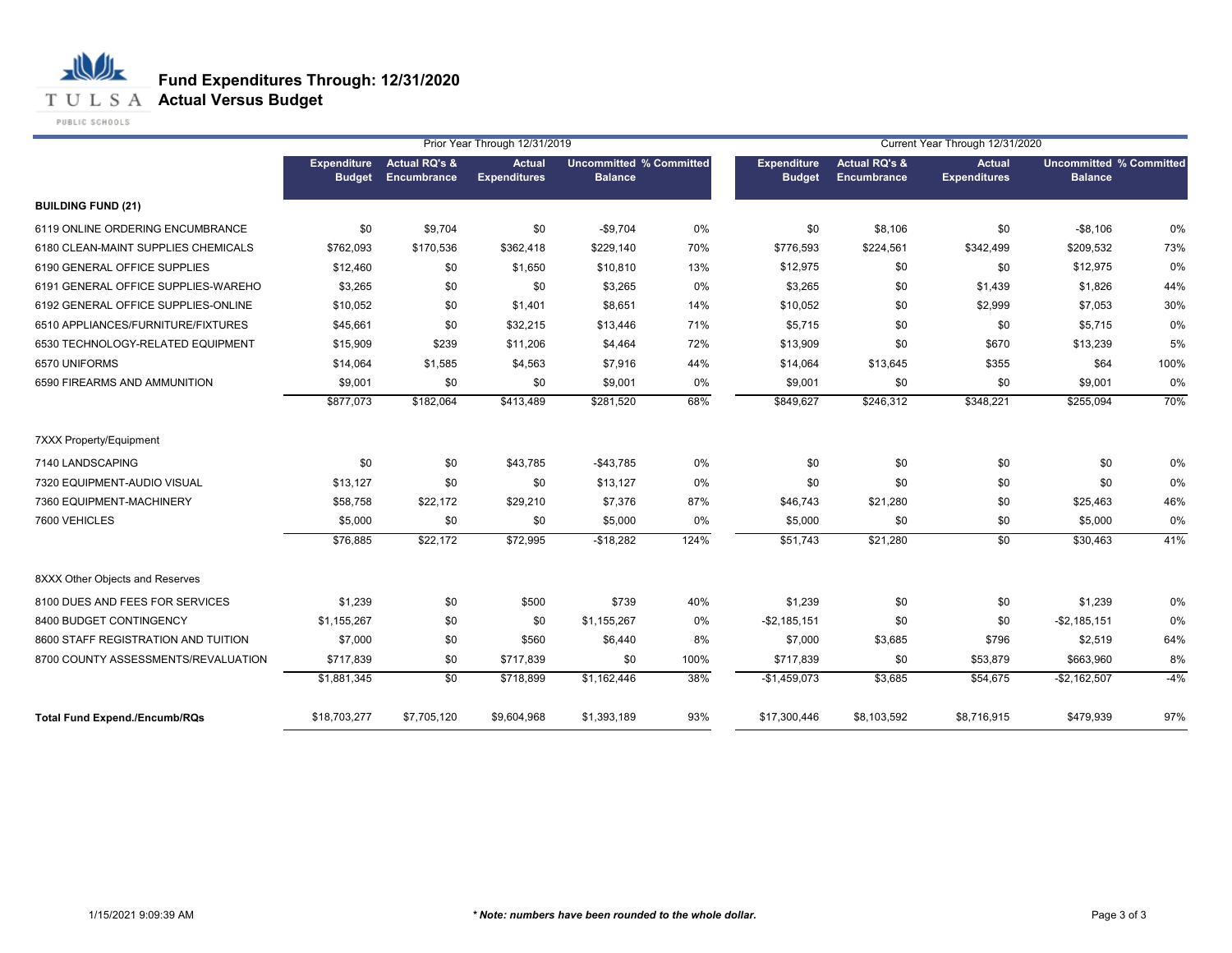**T U L S A Actual Versus Budget** 

PUBLIC SCHOOLS

|                                                  |                                     |                                         | Prior Year Through 12/31/2019        |                                                  |      |                                     |                                         | Current Year Through 12/31/2020      |                                                  |      |
|--------------------------------------------------|-------------------------------------|-----------------------------------------|--------------------------------------|--------------------------------------------------|------|-------------------------------------|-----------------------------------------|--------------------------------------|--------------------------------------------------|------|
|                                                  | <b>Expenditure</b><br><b>Budget</b> | <b>Actual RQ's &amp;</b><br>Encumbrance | <b>Actual</b><br><b>Expenditures</b> | <b>Uncommitted % Committed</b><br><b>Balance</b> |      | <b>Expenditure</b><br><b>Budget</b> | <b>Actual RQ's &amp;</b><br>Encumbrance | <b>Actual</b><br><b>Expenditures</b> | <b>Uncommitted % Committed</b><br><b>Balance</b> |      |
| <b>CHILD NUTRITION (22)</b>                      |                                     |                                         |                                      |                                                  |      |                                     |                                         |                                      |                                                  |      |
| <b>1XXX Salaries</b>                             |                                     |                                         |                                      |                                                  |      |                                     |                                         |                                      |                                                  |      |
| 1210 FULL TIME NON-CERTIFIED SALARI              | \$10,306,055                        | \$5,315,151                             | \$4,172,569                          | \$818,335                                        | 92%  | \$9,089,897                         | \$4,885,388                             | \$4,044,656                          | \$159,852                                        | 98%  |
| 1212 RETROACTIVE SUPPORT PAY                     | \$0                                 | \$0                                     | $-$ \$929                            | \$929                                            | 0%   | \$0                                 | \$0                                     | \$759                                | $-$759$                                          | 0%   |
| 1240 UNUSED LEAVE - NON-CERTIF                   | \$0                                 | \$0                                     | \$5,977                              | $-$5,977$                                        | 0%   | \$0                                 | \$0                                     | \$7,541                              | $-$7,541$                                        | 0%   |
| 1250 BENEFIT ALLOWANCE-SUPPORT STAF              | \$532,650                           | \$252,288                               | \$204,676                            | \$75,686                                         | 86%  | \$402,902                           | \$237,302                               | \$128,800                            | \$36,800                                         | 91%  |
| 1500 OVERTIME SALARIES - NON-CERTIF              | \$0                                 | \$0                                     | \$1,527                              | $-$1,527$                                        | 0%   | \$0                                 | \$0                                     | \$838                                | $-$ \$838                                        | 0%   |
| 1800 STIPENDS - NON-CERTIFIED                    | \$0                                 | \$0                                     | \$1,539                              | $-$1,539$                                        | 0%   | \$0                                 | \$0                                     | \$0                                  | \$0                                              | 0%   |
|                                                  | \$10,838,704                        | \$5,567,439                             | \$4,385,359                          | \$885,907                                        | 92%  | \$9,492,799                         | \$5,122,690                             | \$4,182,594                          | \$187,514                                        | 98%  |
| 2XXX Benefits                                    |                                     |                                         |                                      |                                                  |      |                                     |                                         |                                      |                                                  |      |
| 2220 DENTAL INSURANCE - NON-CERTIFI              | \$38,909                            | \$17,430                                | \$11,062                             | \$10,417                                         | 73%  | \$34,701                            | \$19,286                                | \$9,948                              | \$5,467                                          | 84%  |
| 2230 HEALTH INSURANCE - NON-CERTIFI              | \$2,102,478                         | \$1,231,039                             | \$751,147                            | \$120,293                                        | 94%  | \$1,812,355                         | \$1,350,910                             | \$704,295                            | $-$242,850$                                      | 113% |
| 2240 LIFE INSURANCE - NON-CERTIFIED              | \$24,328                            | \$7,205                                 | \$7,392                              | \$9,731                                          | 60%  | \$21,148                            | \$11,961                                | \$6,636                              | \$2,550                                          | 88%  |
| 2250 L-T DISB INSUR                              | \$30,484                            | \$9,234                                 | \$9,345                              | \$11,906                                         | 61%  | \$26,942                            | \$15,231                                | \$8,482                              | \$3,229                                          | 88%  |
| 2410 FICA - EMPLOYER'S CONTRIBUTION              | \$648,066                           | \$324,011                               | \$259,591                            | \$64,464                                         | 90%  | \$572,556                           | \$318,302                               | \$249,801                            | \$4,454                                          | 99%  |
| 2420 MEDICARE - EMPLOYER'S CONTRIBU              | \$152,057                           | \$89,132                                | \$61,904                             | \$1,021                                          | 99%  | \$134,222                           | \$74,122                                | \$59,154                             | \$947                                            | 99%  |
| 2630 RETIREMENT - EMPLOYER'S CONTRI              | \$316,280                           | \$165,373                               | \$121,459                            | \$29,449                                         | 91%  | \$304,346                           | \$177,429                               | \$125,235                            | \$1,683                                          | 99%  |
| 2831 WORKERS' COMPENSATION - NON-CE              | \$210,000                           | \$0                                     | \$0                                  | \$210,000                                        | 0%   | \$500,000                           | \$0                                     | \$500,000                            | \$0                                              | 100% |
|                                                  | \$3,522,604                         | \$1,843,424                             | \$1,221,900                          | \$457,280                                        | 87%  | \$3,406,271                         | \$1,967,242                             | \$1,663,550                          | $-$224,521$                                      | 107% |
| 3XXX Purchased Professional & Technical Services |                                     |                                         |                                      |                                                  |      |                                     |                                         |                                      |                                                  |      |
| 3460 OTHER TECHNICAL SERVICES                    | \$7,390                             | \$0                                     | \$6,760                              | \$630                                            | 91%  | \$7,390                             | \$0                                     | \$6,760                              | \$630                                            | 91%  |
| 3590 PROFESSIONAL EMPLOYEE TRAINING              | \$3,000                             | \$0                                     | \$0                                  | \$3,000                                          | 0%   | \$3,000                             | \$0                                     | \$0                                  | \$3,000                                          | 0%   |
|                                                  | \$10,390                            | \$0                                     | \$6,760                              | \$3,630                                          | 65%  | \$10,390                            | $\overline{50}$                         | \$6,760                              | \$3,630                                          | 65%  |
| <b>4XXX Purchased Property Services</b>          |                                     |                                         |                                      |                                                  |      |                                     |                                         |                                      |                                                  |      |
| 4301 REPAIRS/MAINTENANCE MATERIALS               | \$299,433                           | \$60,478                                | \$129,447                            | \$109,509                                        | 63%  | \$284,533                           | \$79,555                                | \$94,037                             | \$110,941                                        | 61%  |
| 4302 REPAIRS/MAINTENANCE CONTRACT L              | \$47,150                            | \$33,218                                | \$13,932                             | \$0                                              | 100% | \$47,150                            | \$36,624                                | \$9,476                              | \$1,050                                          | 98%  |
|                                                  | \$346,583                           | \$93,695                                | \$143,379                            | \$109,509                                        | 68%  | \$331,683                           | \$116,179                               | \$103,513                            | \$111,991                                        | 66%  |
| <b>5XXX Other Purchased Services</b>             |                                     |                                         |                                      |                                                  |      |                                     |                                         |                                      |                                                  |      |
| 5310 POSTAGE SERVICES                            | \$1,000                             | \$0                                     | \$0                                  | \$1,000                                          | 0%   | \$1,000                             | \$0                                     | \$0                                  | \$1,000                                          | 0%   |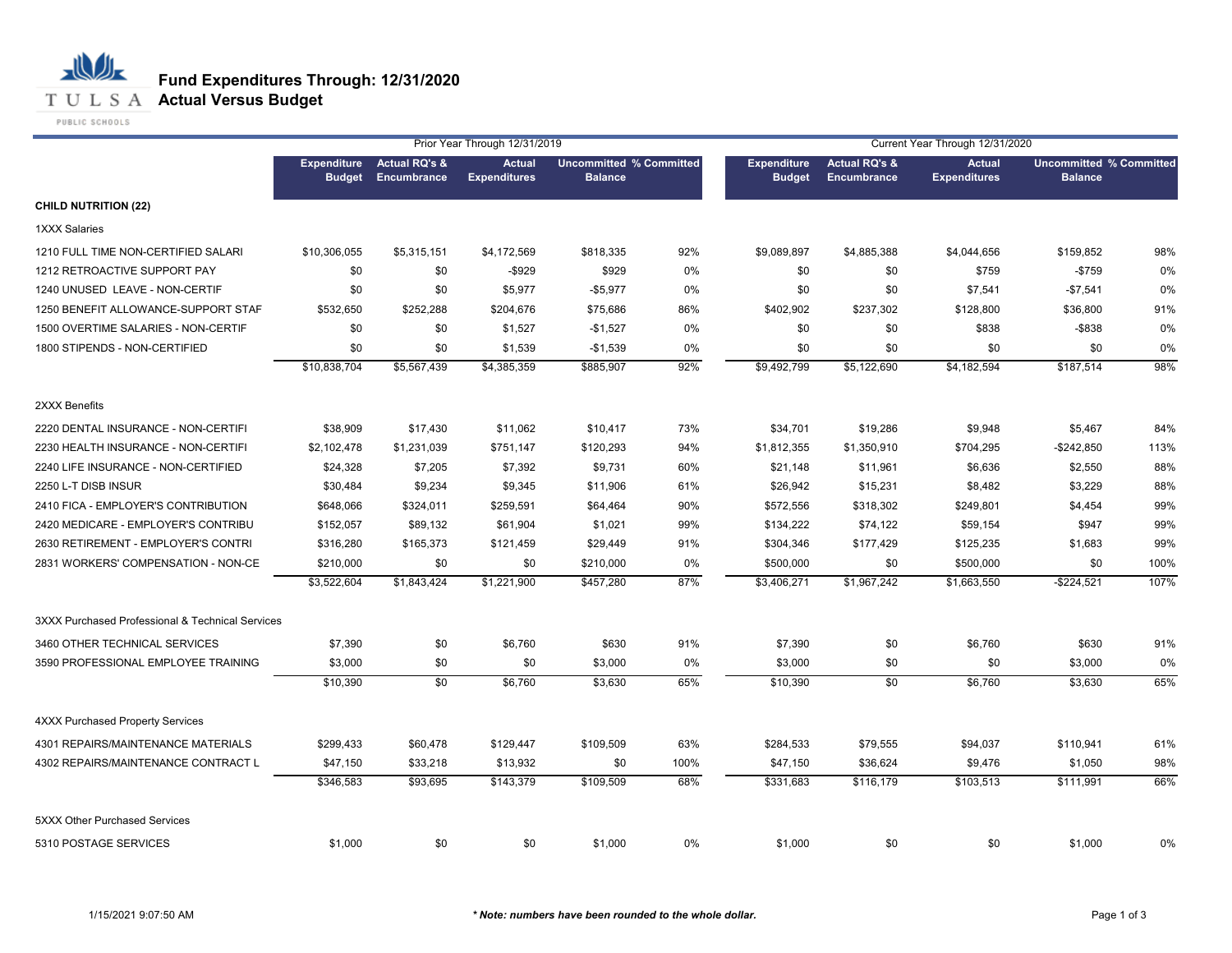**T U L S A Actual Versus Budget** 

PUBLIC SCHOOLS

|                                     |                                     |                                         | Prior Year Through 12/31/2019        |                                                  |      | Current Year Through 12/31/2020     |                                         |                                      |                                                  |      |
|-------------------------------------|-------------------------------------|-----------------------------------------|--------------------------------------|--------------------------------------------------|------|-------------------------------------|-----------------------------------------|--------------------------------------|--------------------------------------------------|------|
|                                     | <b>Expenditure</b><br><b>Budget</b> | <b>Actual RQ's &amp;</b><br>Encumbrance | <b>Actual</b><br><b>Expenditures</b> | <b>Uncommitted % Committed</b><br><b>Balance</b> |      | <b>Expenditure</b><br><b>Budget</b> | <b>Actual RQ's &amp;</b><br>Encumbrance | <b>Actual</b><br><b>Expenditures</b> | <b>Uncommitted % Committed</b><br><b>Balance</b> |      |
| <b>CHILD NUTRITION (22)</b>         |                                     |                                         |                                      |                                                  |      |                                     |                                         |                                      |                                                  |      |
| 5340 MOBILE COMM DEVICES            | \$14,899                            | \$9,066                                 | \$5,833                              | \$0                                              | 100% | \$14,899                            | \$9,440                                 | \$5,459                              | \$0                                              | 100% |
| 5400 ADVERTISING                    | \$2,000                             | \$0                                     | \$0                                  | \$2,000                                          | 0%   | \$3,400                             | \$0                                     | \$1,368                              | \$2,032                                          | 40%  |
| 5591 PRINTING IN HOUSE              | \$21,909                            | \$19,463                                | \$2,446                              | \$0                                              | 100% | \$21,909                            | \$0                                     | \$3,738                              | \$18,171                                         | 17%  |
| 5592 PRINTING CLICK CHARGES         | \$13,305                            | \$2,182                                 | \$2,181                              | \$8,943                                          | 33%  | \$30,500                            | \$10,167                                | \$15,250                             | \$5,083                                          | 83%  |
| 5700 FOOD SERRVICE MANAGEMENT       | \$7,278,464                         | \$6,972,773                             | \$305,691                            | \$0                                              | 100% | \$9,638,212                         | \$2,377,168                             | \$2,606,166                          | \$4,654,878                                      | 52%  |
| 5810 TRAVEL IN-DISTRICT / MILEAGE   | \$26,401                            | \$0                                     | \$16,670                             | \$9,731                                          | 63%  | \$26,401                            | \$0                                     | \$10,378                             | \$16,023                                         | 39%  |
| 5820 TRAVEL OUT OF DISTRICT         | \$221                               | \$0                                     | \$0                                  | \$221                                            | 0%   | \$221                               | \$0                                     | \$0                                  | \$221                                            | 0%   |
| 5990 OTHER PURCHASED SERVICES       | \$11,605                            | \$1,305                                 | \$10,300                             | \$0                                              | 100% | \$11,605                            | \$10,583                                | \$717                                | \$305                                            | 97%  |
|                                     | \$7,369,804                         | \$7,004,789                             | \$343,120                            | \$21,895                                         | 100% | \$9,748,148                         | \$2,407,357                             | \$2,643,077                          | \$4,697,713                                      | 52%  |
| <b>6XXX Supplies and Materials</b>  |                                     |                                         |                                      |                                                  |      |                                     |                                         |                                      |                                                  |      |
| 6111 PAPER AND COPY SUPPLIES-WAREHO | \$7,000                             | \$0                                     | \$4,068                              | \$2,932                                          | 58%  | \$4,568                             | \$0                                     | \$4,419                              | \$149                                            | 97%  |
| 6112 PAPER AND COPY SUPPLIES-ONLINE | \$4,000                             | \$0                                     | \$0                                  | \$4,000                                          | 0%   | \$4,000                             | \$0                                     | \$0                                  | \$4,000                                          | 0%   |
| 6119 ONLINE ORDERING ENCUMBRANCE    | \$0                                 | \$10,625                                | \$0                                  | $-$10,625$                                       | 0%   | \$0                                 | \$13,028                                | \$0                                  | $-$13,028$                                       | 0%   |
| 6170 PAPER PRODUCTS                 | \$43,874                            | \$0                                     | \$0                                  | \$43,874                                         | 0%   | \$43,874                            | \$0                                     | \$0                                  | \$43,874                                         | 0%   |
| 6178 KITCHEN SUPPLIES TO SITES - WH | \$0                                 | \$0                                     | \$128,239                            | $-$128,239$                                      | 0%   | \$0                                 | \$0                                     | \$0                                  | \$0                                              | 0%   |
| 6191 GENERAL OFFICE SUPPLIES-WAREHO | \$1,982                             | \$0                                     | \$496                                | \$1,486                                          | 25%  | \$496                               | \$0                                     | \$0                                  | \$496                                            | 0%   |
| 6192 GENERAL OFFICE SUPPLIES-ONLINE | \$9,028                             | \$0                                     | \$2,403                              | \$6,625                                          | 27%  | \$9,028                             | \$0                                     | \$0                                  | \$9,028                                          | 0%   |
| 6300 FOOD AND MILK                  | \$2,049,107                         | \$33,379                                | \$1,045,223                          | \$970,504                                        | 53%  | \$0                                 | \$0                                     | \$0                                  | \$0                                              | 0%   |
| 6301 FOOD AND MILK                  | \$50,000                            | \$48,000                                | \$0                                  | \$2,000                                          | 96%  | \$55,000                            | \$55,000                                | \$0                                  | \$0                                              | 100% |
| 6302 INVENTORY CAFETERIA            | \$200,000                           | \$0                                     | \$0                                  | \$200,000                                        | 0%   | \$0                                 | \$0                                     | \$0                                  | \$0                                              | 0%   |
| 6304 RECEIPT TIME VARIANCE - CA     | \$0                                 | \$0                                     | $-$48,402$                           | \$48,402                                         | 0%   | \$0                                 | \$0                                     | \$0                                  | \$0                                              | 0%   |
| 6308 FOOD ISSUED TO SITES - WAREHOU | \$0                                 | \$0                                     | \$852,156                            | $-$ \$852,156                                    | 0%   | \$0                                 | \$0                                     | \$0                                  | \$0                                              | 0%   |
| 6309 INVENTORY ISSUED               | \$0                                 | \$0                                     | -\$931,993                           | \$931,993                                        | 0%   | \$0                                 | \$0                                     | \$0                                  | \$0                                              | 0%   |
| 6310 FOOD-EXCEPT PRODUCE AND BREAD  | \$849,622                           | \$136,517                               | \$348,292                            | \$364,813                                        | 57%  | \$0                                 | \$0                                     | \$0                                  | \$0                                              | 0%   |
| 6390 INVENTORY COMMODITIES          | \$37,698                            | \$0                                     | \$0                                  | \$37,698                                         | 0%   | \$0                                 | \$0                                     | \$0                                  | \$0                                              | 0%   |
| 6510 APPLIANCES/FURNITURE/FIXTURES  | \$6.112                             | \$1,386                                 | \$3,240                              | \$1,486                                          | 76%  | \$12,126                            | \$4,527                                 | \$7,542                              | \$57                                             | 100% |
| 6530 TECHNOLOGY-RELATED EQUIPMENT   | \$59,757                            | \$2,350                                 | \$56,393                             | \$1,014                                          | 98%  | \$59,257                            | \$53,003                                | \$892                                | \$5,363                                          | 91%  |
| 6560 MACHINERY                      | \$1,096                             | \$0                                     | \$0                                  | \$1,096                                          | 0%   | \$0                                 | \$0                                     | \$0                                  | \$0                                              | 0%   |
| 6570 UNIFORMS                       | \$0                                 | \$0                                     | \$0                                  | \$0                                              | 0%   | \$8,000                             | \$0                                     | \$2,823                              | \$5,178                                          | 35%  |
|                                     | \$3,319,276                         | \$232,257                               | \$1,460,115                          | \$1,626,904                                      | 51%  | \$196,349                           | \$125,558                               | \$15,675                             | \$55,117                                         | 72%  |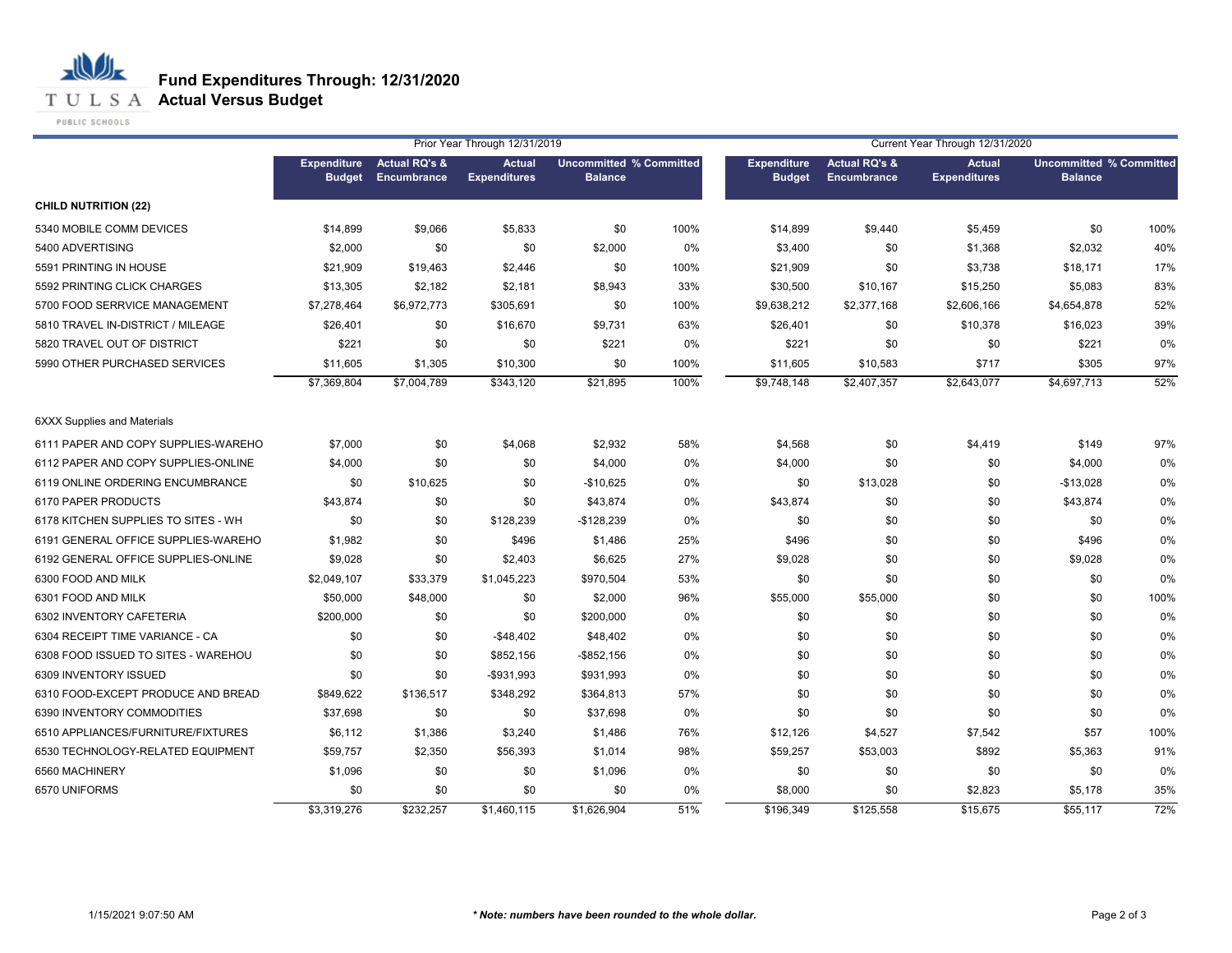### **T U L S A Actual Versus Budget**

PUBLIC SCHOOLS

|                                      |                                     |                                         | Prior Year Through 12/31/2019        |                                                  |     |                                     |                                                | Current Year Through 12/31/2020      |                                                  |       |
|--------------------------------------|-------------------------------------|-----------------------------------------|--------------------------------------|--------------------------------------------------|-----|-------------------------------------|------------------------------------------------|--------------------------------------|--------------------------------------------------|-------|
|                                      | <b>Expenditure</b><br><b>Budget</b> | <b>Actual RQ's &amp;</b><br>Encumbrance | <b>Actual</b><br><b>Expenditures</b> | <b>Uncommitted % Committed</b><br><b>Balance</b> |     | <b>Expenditure</b><br><b>Budget</b> | <b>Actual RQ's &amp;</b><br><b>Encumbrance</b> | <b>Actual</b><br><b>Expenditures</b> | <b>Uncommitted % Committed</b><br><b>Balance</b> |       |
| <b>CHILD NUTRITION (22)</b>          |                                     |                                         |                                      |                                                  |     |                                     |                                                |                                      |                                                  |       |
| 7XXX Property/Equipment              |                                     |                                         |                                      |                                                  |     |                                     |                                                |                                      |                                                  |       |
| 7310 APPLIANCES/FURNITURE/FIXTURES   | \$46,963                            | \$0                                     | \$38,139                             | \$8,823                                          | 81% | \$46,963                            | \$17,783                                       | \$13,096                             | \$16,083                                         | 66%   |
|                                      | \$46,963                            | \$0                                     | \$38,139                             | \$8,823                                          | 81% | \$46,963                            | \$17,783                                       | \$13,096                             | \$16,083                                         | 66%   |
| 8XXX Other Objects and Reserves      |                                     |                                         |                                      |                                                  |     |                                     |                                                |                                      |                                                  |       |
| 8600 STAFF REGISTRATION AND TUITION  | \$1,173                             | \$0                                     | \$0                                  | \$1,173                                          | 0%  | \$1,173                             | \$0                                            | \$0                                  | \$1,173                                          | 0%    |
|                                      | \$1,173                             | \$0                                     | \$0                                  | \$1,173                                          | 0%  | \$1,173                             | \$0                                            | \$0                                  | \$1,173                                          | $0\%$ |
| 9XXX Other Uses of Funds             |                                     |                                         |                                      |                                                  |     |                                     |                                                |                                      |                                                  |       |
| 9300 REIMBURSEMENT                   | \$465,500                           | \$0                                     | \$0                                  | \$465,500                                        | 0%  | \$1,700,000                         | \$0                                            | \$0                                  | \$1,700,000                                      | 0%    |
|                                      | \$465,500                           | \$0                                     | \$0                                  | \$465,500                                        | 0%  | \$1,700,000                         | \$0                                            | \$0                                  | \$1,700,000                                      | 0%    |
| <b>Total Fund Expend./Encumb/RQs</b> | \$25,920,997                        | \$14,741,604                            | \$7,598,772                          | \$3,580,621                                      | 86% | \$24,933,775                        | \$9,756,809                                    | \$8,628,265                          | \$6,548,701                                      | 74%   |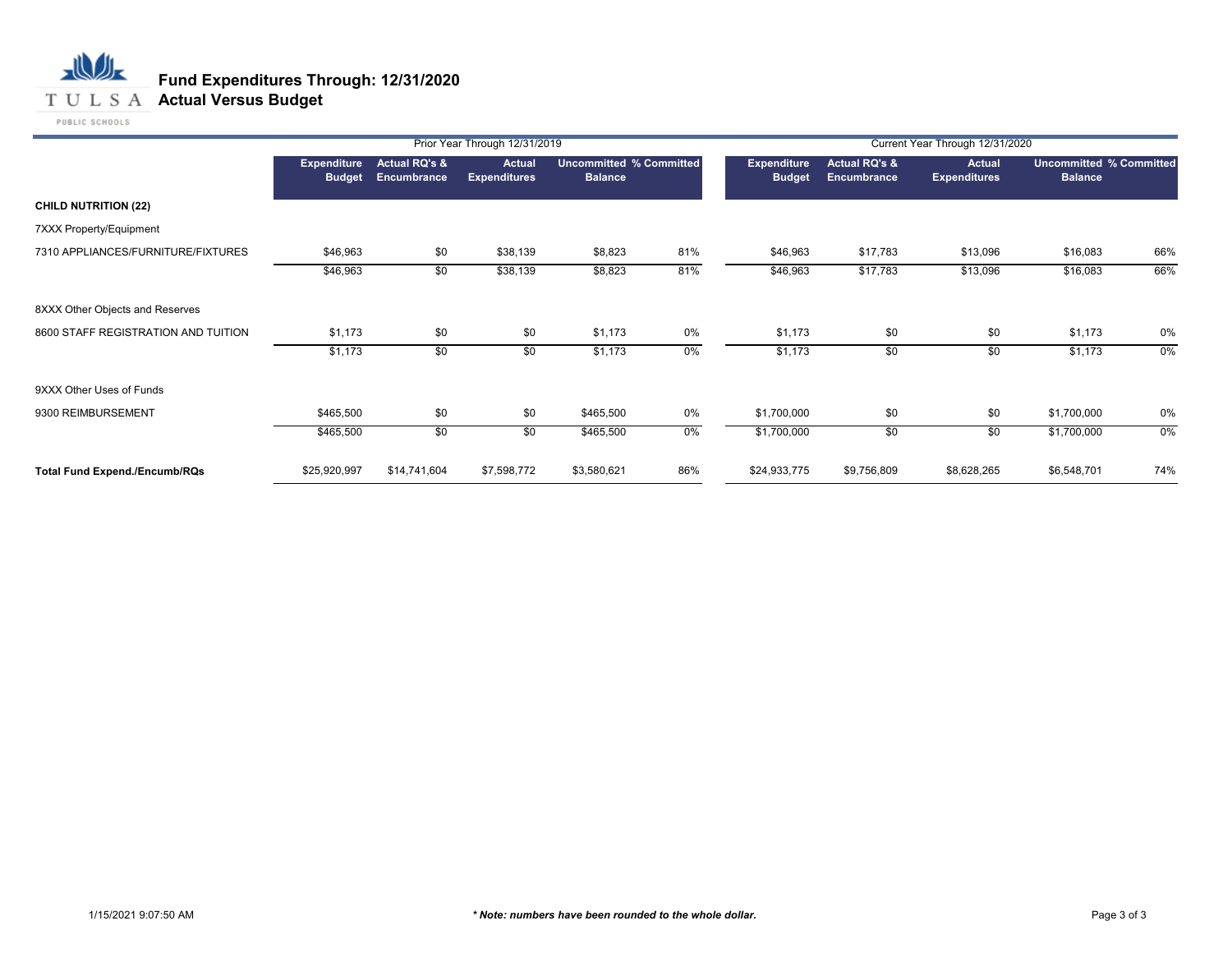

### **Bond Fund Expenditures By Project Through: 12/31/2020 Actual Versus Budget**

PUBLIC SCHOOLS

|                                     | Current Year Through 12/31/2020 |                          |                 |                                                |             |  |  |
|-------------------------------------|---------------------------------|--------------------------|-----------------|------------------------------------------------|-------------|--|--|
| <b>Project Project Description</b>  | <b>Expenditure Budget</b>       | <b>Actual RQ's &amp;</b> |                 | <b>Actual Expenditures</b> Uncommitted Balance | % Committed |  |  |
| 30 - BOND BALANCING FUND            |                                 | <b>Encumbrance</b>       |                 |                                                |             |  |  |
| 0000 UNRESTRICTED FUNDS             | \$23,779,010                    | \$0                      | \$0             | \$23,779,010                                   | 0%          |  |  |
| SUM OF FUND 30                      | \$23,779,010                    | $\overline{50}$          | $\overline{50}$ | \$23,779,010                                   | $0\%$       |  |  |
|                                     |                                 |                          |                 |                                                |             |  |  |
| 32 - BOND FUND - 2018B              |                                 |                          |                 |                                                |             |  |  |
| 1110 BOND CLASSROOM TEXTBOOKS       | \$5,537                         | \$0                      | \$1,356         | \$4,180                                        | 24%         |  |  |
| 1133 BOND FINE ARTS: UNIFORMS, EQUI | \$8,921                         | \$0                      | \$0             | \$8,921                                        | 0%          |  |  |
| 1136 BOND PE / HEALTH EDUCATION EQU | \$1.078                         | \$0                      | \$1,078         | \$0                                            | 100%        |  |  |
| 1173 BOND SYSTEMS UPGRADES, PHONE,  | \$240                           | \$0                      | \$0             | \$240                                          | 0%          |  |  |
| <b>1527 LIBRARY MATERIAL</b>        | \$0                             | \$0                      | \$0             | \$0                                            | #DIV/0!     |  |  |
| SUM OF FUND 32                      | \$15,775                        | $\overline{50}$          | \$2,434         | \$13,341                                       | 15%         |  |  |
| 33 - BOND FUND - 2018C              |                                 |                          |                 |                                                |             |  |  |
| 1111 BOND READING AND STEM MATERIAL | \$21,403                        | \$785                    | \$7,513         | \$13,105                                       | 39%         |  |  |
| 1146 DESKTOP & APP VIRTUALIZATION   | \$186,405                       | \$0                      | \$58,196        | \$128,209                                      | 31%         |  |  |
| 1169 CLASSROOM COMPUTERS            | \$3,600                         | \$0                      | \$0             | \$3,600                                        | 0%          |  |  |
| 1171 PROFESSIONAL DEVELOPMENT       | \$30,644                        | \$10,000                 | \$0             | \$20,644                                       | 33%         |  |  |
| 1173 BOND SYSTEMS UPGRADES, PHONE,  | \$33,018                        | $-$171,694$              | \$171,694       | \$33,018                                       | 0%          |  |  |
| 1177 INSTRUCTIONAL LEARNING RESOURC | \$2,708                         | \$0                      | \$0             | \$2,708                                        | 0%          |  |  |
| SUM OF FUND 33                      | \$277,778                       | $-$160,910$              | \$237,403       | \$201,284                                      | 28%         |  |  |
| 34 - BOND FUND - 2019A              |                                 |                          |                 |                                                |             |  |  |
| 1111 BOND READING AND STEM MATERIAL | \$558,849                       | \$35,513                 | \$502,902       | \$20,435                                       | 96%         |  |  |
| 1135 BOND AUDITORIUM REMODEL        | \$226                           | \$0                      | \$0             | \$226                                          | 0%          |  |  |
| 1136 BOND PE / HEALTH EDUCATION EQU | $-$1,078$                       | \$0                      | $-$1,078$       | \$0                                            | 100%        |  |  |
| 1139 BOND SCIENCE SAFETY EQUIPMENT  | \$955                           | \$0                      | -\$669          | \$1,624                                        | $-70%$      |  |  |
| 1145 BOND 21ST CENTURY CLASSROOM TE | \$871                           | \$0                      | \$0             | \$871                                          | 0%          |  |  |
| 1173 BOND SYSTEMS UPGRADES, PHONE,  | \$4,813                         | \$0                      | \$0             | \$4,813                                        | 0%          |  |  |
| 1180 BOND UPGRADE POOL LOCKER ROOMS | \$170,937                       | \$0                      | \$170,937       | \$0                                            | 100%        |  |  |
| 1200 FACILITIES - BOND              | \$11,166                        | \$1,600                  | \$9,543         | \$23                                           | 100%        |  |  |
| 1219 BOND MANAGEMENT FEES           | \$1,287                         | \$0                      | \$23            | \$1,264                                        | 2%          |  |  |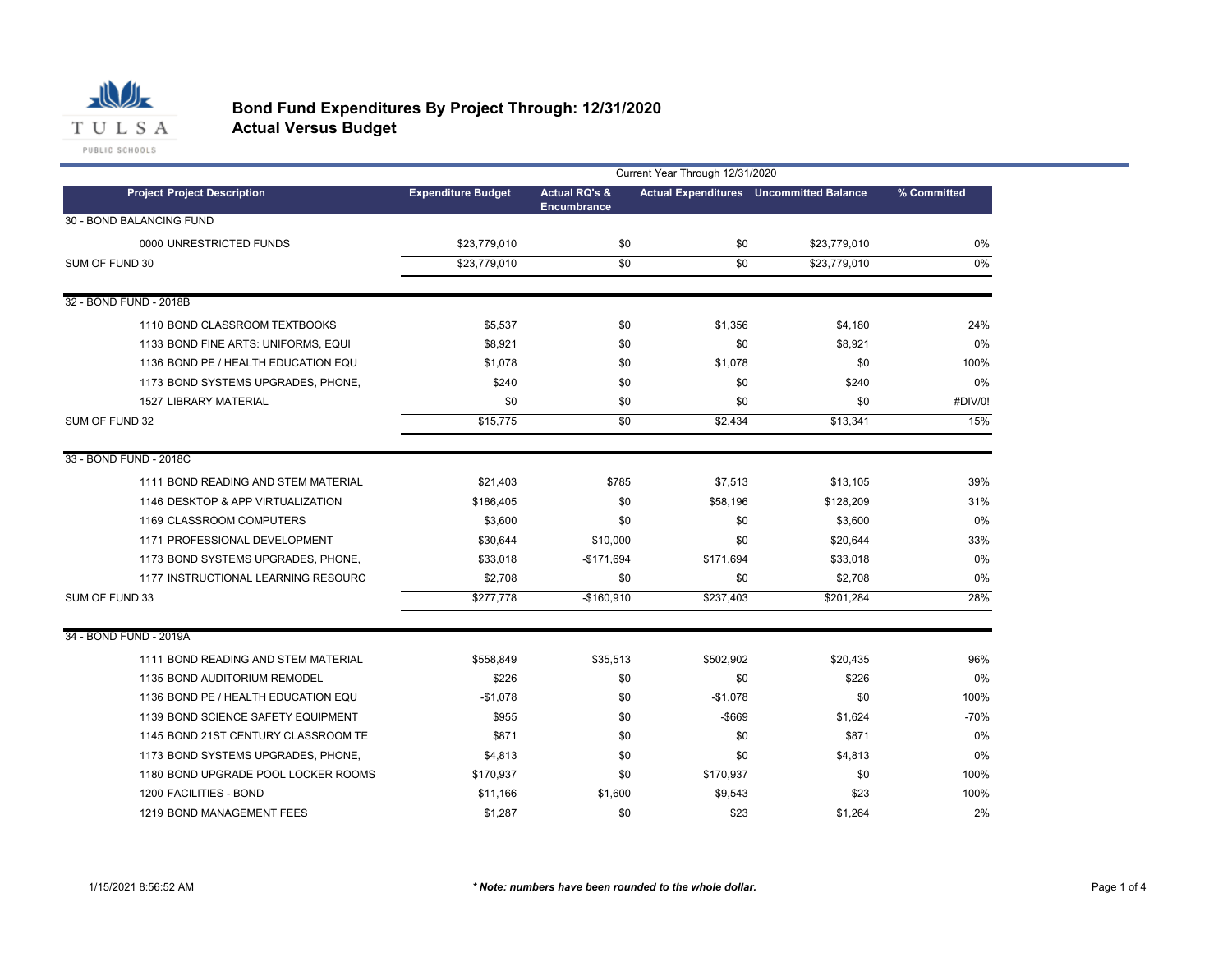

### **Bond Fund Expenditures By Project Through: 12/31/2020 Actual Versus Budget**

|                                     | Current Year Through 12/31/2020 |                                                |             |                                                |             |  |
|-------------------------------------|---------------------------------|------------------------------------------------|-------------|------------------------------------------------|-------------|--|
| <b>Project Project Description</b>  | <b>Expenditure Budget</b>       | <b>Actual RQ's &amp;</b><br><b>Encumbrance</b> |             | <b>Actual Expenditures</b> Uncommitted Balance | % Committed |  |
| SUM OF FUND 34                      | \$748,026                       | \$37,113                                       | \$681,658   | \$29,256                                       | 96%         |  |
| 35 - BOND FUND - 2019B              |                                 |                                                |             |                                                |             |  |
| 1110 BOND CLASSROOM TEXTBOOKS       | \$25,860                        | \$8,223                                        | \$6,252     | \$11,384                                       | 56%         |  |
| 1111 BOND READING AND STEM MATERIAL | \$198,279                       | \$945                                          | \$192.480   | \$4,853                                        | 98%         |  |
| 1130 BOND CLASSROOM FURNITURE / FIX | \$5,000                         | \$0                                            | \$0         | \$5,000                                        | 0%          |  |
| 1133 BOND FINE ARTS: UNIFORMS, EQUI | \$536,676                       | \$30,973                                       | \$269,696   | \$236,007                                      | 56%         |  |
| 1135 BOND AUDITORIUM REMODEL        | \$3,775                         | \$0                                            | \$1,900     | \$1,875                                        | 50%         |  |
| 1139 BOND SCIENCE SAFETY EQUIPMENT  | \$38,123                        | \$0                                            | \$8,823     | \$29.301                                       | 23%         |  |
| 1145 BOND 21ST CENTURY CLASSROOM TE | \$57,975                        | \$51,365                                       | \$6,145     | \$465                                          | 99%         |  |
| 1169 CLASSROOM COMPUTERS            | \$237,746                       | \$97,595                                       | \$68,504    | \$71,647                                       | 70%         |  |
| 1180 BOND UPGRADE POOL LOCKER ROOMS | \$99,636                        | \$19,007                                       | \$78,588    | \$2,040                                        | 98%         |  |
| 1200 FACILITIES - BOND              | \$84,695                        | \$10.139                                       | \$74,556    | \$0                                            | 100%        |  |
| 1215 BOND-ENERGY MANAGEMENT FEES    | \$149,049                       | \$41,325                                       | \$70,431    | \$37,293                                       | 75%         |  |
| 1219 BOND MANAGEMENT FEES           | \$0                             | \$0                                            | \$0         | \$0                                            | 0%          |  |
| 1230 BOND-BLDG RENOVATIONS          | \$1                             | \$0                                            | \$0         | \$1                                            | 0%          |  |
| 1410 BOND SCHOOL BUSES / ROUTE MAIN | \$6,056                         | \$0                                            | \$0         | \$6,056                                        | 0%          |  |
| 1522 BOND LIBRARY CONSTRUCTION      | \$1,342                         | \$0                                            | \$1,342     | \$0                                            | 100%        |  |
| 1527 LIBRARY MATERIAL               | \$764,989                       | \$116,825                                      | \$550,797   | \$97,367                                       | 87%         |  |
| SUM OF FUND 35                      | \$2,209,202                     | \$376,398                                      | \$1,329,515 | \$503,290                                      | 77%         |  |
| 36 - BOND FUND - 2019C              |                                 |                                                |             |                                                |             |  |
| 1146 DESKTOP & APP VIRTUALIZATION   | \$429,823                       | \$7,198                                        | \$46,640    | \$375,985                                      | 13%         |  |
| 1169 CLASSROOM COMPUTERS            | \$172,142                       | \$84,892                                       | \$7,574     | \$79,677                                       | 54%         |  |
| 1171 PROFESSIONAL DEVELOPMENT       | \$250,000                       | \$0                                            | \$0         | \$250,000                                      | 0%          |  |
| 1172 BOND TECHNOLOGY INFRASTRUCTURE | \$2,001,926                     | \$99.694                                       | \$1,644,036 | \$258,196                                      | 87%         |  |
| 1173 BOND SYSTEMS UPGRADES, PHONE,  | \$509,913                       | $-$106,143$                                    | \$352,603   | \$263,453                                      | 48%         |  |
| 1177 INSTRUCTIONAL LEARNING RESOURC | \$918,398                       | \$132,000                                      | \$770,451   | \$15,947                                       | 98%         |  |
| SUM OF FUND 36                      | \$4,282,202                     | \$217,641                                      | \$2,821,303 | \$1,243,259                                    | 71%         |  |

37 - BOND FUND - 2020A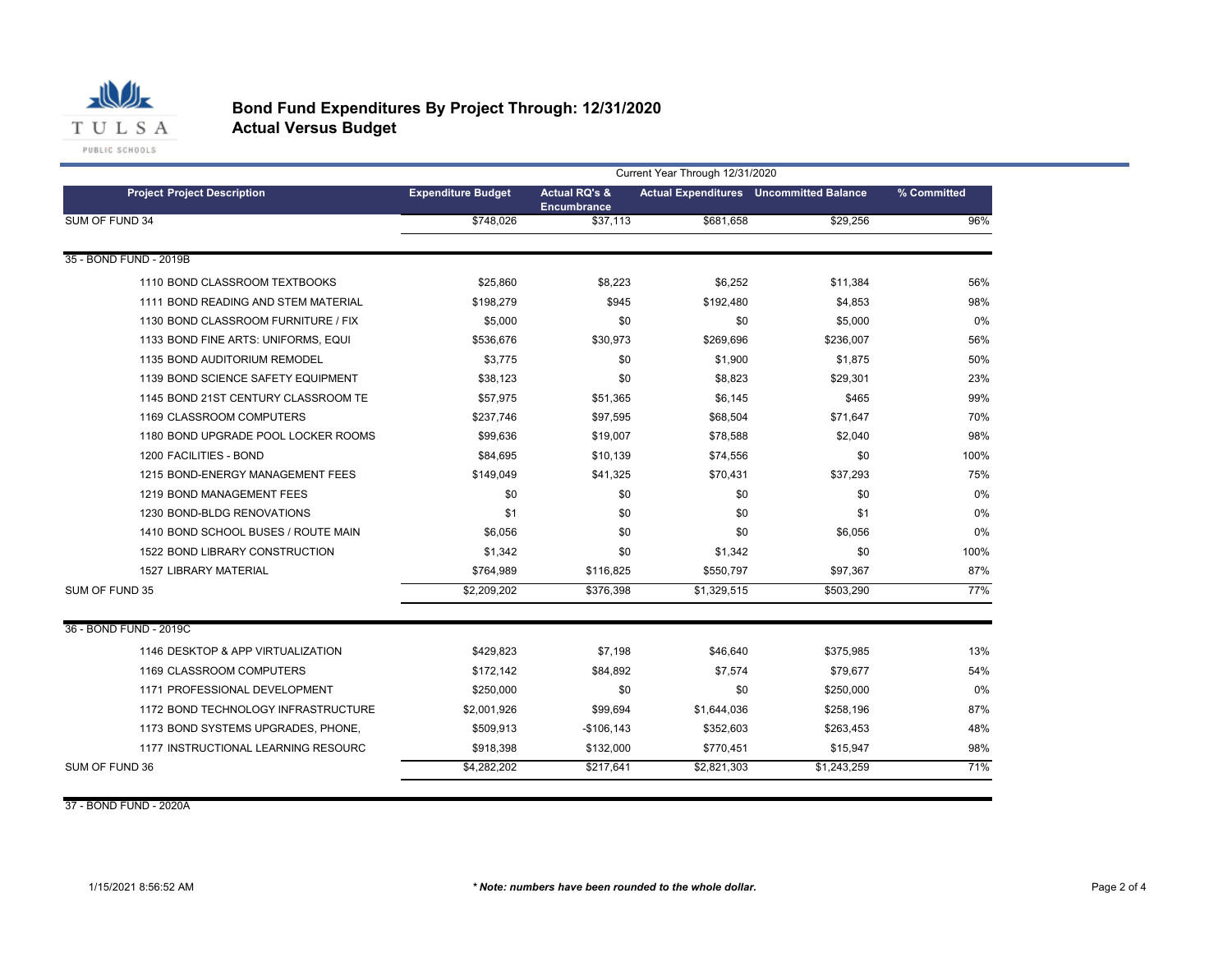

**Contract** 

### **Bond Fund Expenditures By Project Through: 12/31/2020 Actual Versus Budget**

|                                     | Current Year Through 12/31/2020 |                                                |             |                                                |             |  |
|-------------------------------------|---------------------------------|------------------------------------------------|-------------|------------------------------------------------|-------------|--|
| <b>Project Project Description</b>  | <b>Expenditure Budget</b>       | <b>Actual RQ's &amp;</b><br><b>Encumbrance</b> |             | <b>Actual Expenditures</b> Uncommitted Balance | % Committed |  |
| 1110 BOND CLASSROOM TEXTBOOKS       | \$182,840                       | \$2,370                                        | \$940       | \$179,530                                      | 2%          |  |
| 1111 BOND READING AND STEM MATERIAL | \$611.755                       | \$0                                            | \$602,313   | \$9,442                                        | 98%         |  |
| 1119 BOND CLASSROOM MANAGEMENT FEES | \$217,619                       | \$5,122                                        | \$212,498   | \$0                                            | 100%        |  |
| 1130 BOND CLASSROOM FURNITURE / FIX | \$431,838                       | \$7,708                                        | \$265,528   | \$158,603                                      | 63%         |  |
| 1133 BOND FINE ARTS: UNIFORMS, EQUI | \$200                           | \$0                                            | \$0         | \$200                                          | 0%          |  |
| 1135 BOND AUDITORIUM REMODEL        | \$4,584                         | \$0                                            | \$0         | \$4,584                                        | 0%          |  |
| 1136 BOND PE / HEALTH EDUCATION EQU | \$159,779                       | \$0                                            | \$0         | \$159,779                                      | 0%          |  |
| 1145 BOND 21ST CENTURY CLASSROOM TE | \$104,391                       | \$101,720                                      | \$0         | \$2,671                                        | 97%         |  |
| 1147 MANAGED PRINT SERVICE          | \$375,067                       | \$104,474                                      | \$259,005   | \$11,587                                       | 97%         |  |
| 1169 CLASSROOM COMPUTERS            | \$2,003,349                     | \$31,681                                       | \$3,841,968 | $-$1,870,300$                                  | 193%        |  |
| 1180 BOND UPGRADE POOL LOCKER ROOMS | \$310,906                       | \$410,900                                      | $-$99,994$  | \$0                                            | 100%        |  |
| 1200 FACILITIES - BOND              | \$3,813                         | \$685                                          | \$1,717     | \$1,411                                        | 63%         |  |
| 1210 BOND-CONSTRUCTION BUILDING ADD | \$12,000                        | \$12,000                                       | \$0         | \$0                                            | 100%        |  |
| 1215 BOND-ENERGY MANAGEMENT FEES    | \$235,531                       | \$123,206                                      | \$4,354     | \$107,972                                      | 54%         |  |
| 1219 BOND MANAGEMENT FEES           | \$243,014                       | \$7,205                                        | \$232,046   | \$3,763                                        | 98%         |  |
| 1230 BOND-BLDG RENOVATIONS          | \$1,037,111                     | \$0                                            | \$1,037,111 | \$0                                            | 100%        |  |
| 1231 BOND-ACCESSIBILITY             | \$229,836                       | \$0                                            | \$229,836   | \$0                                            | 100%        |  |
| 1250 BOND-P.E. UPGRADES             | \$1,750                         | \$0                                            | \$0         | \$1,750                                        | 0%          |  |
| 1522 BOND LIBRARY CONSTRUCTION      | \$113,622                       | \$103,497                                      | \$10,125    | \$0                                            | 100%        |  |
| SUM OF FUND 37                      | \$6,279,006                     | \$910,568                                      | \$6,597,446 | $-$1,229,008$                                  | 120%        |  |
|                                     |                                 |                                                |             |                                                |             |  |
| 38 - BOND FUND - 2020B              |                                 |                                                |             |                                                |             |  |
| 1110 BOND CLASSROOM TEXTBOOKS       | \$1,322,853                     | \$98,325                                       | \$45,564    | \$1,178,964                                    | 11%         |  |
| 1111 BOND READING AND STEM MATERIAL | \$1,025,000                     | \$94,890                                       | \$261,566   | \$668,544                                      | 35%         |  |
| 1119 BOND CLASSROOM MANAGEMENT FEES | \$297,886                       | \$184,969                                      | \$91,620    | \$21,297                                       | 93%         |  |
| 1130 BOND CLASSROOM FURNITURE / FIX | \$605,467                       | \$83,054                                       | \$74,128    | \$448,285                                      | 26%         |  |
| 1133 BOND FINE ARTS: UNIFORMS, EQUI | \$119,914                       | \$0                                            | \$0         | \$119,914                                      | $0\%$       |  |
| 1135 BOND AUDITORIUM REMODEL        | \$350.312                       | \$0                                            | \$0         | \$350,312                                      | 0%          |  |
| 1139 BOND SCIENCE SAFETY EQUIPMENT  | \$25,000                        | \$0                                            | \$6,739     | \$18,261                                       | 27%         |  |
| 1145 BOND 21ST CENTURY CLASSROOM TE | \$1,371,472                     | \$280,930                                      | \$1,011,596 | \$78,946                                       | 94%         |  |
| 1147 MANAGED PRINT SERVICE          | \$552,374                       | \$131,472                                      | \$141,530   | \$279,372                                      | 49%         |  |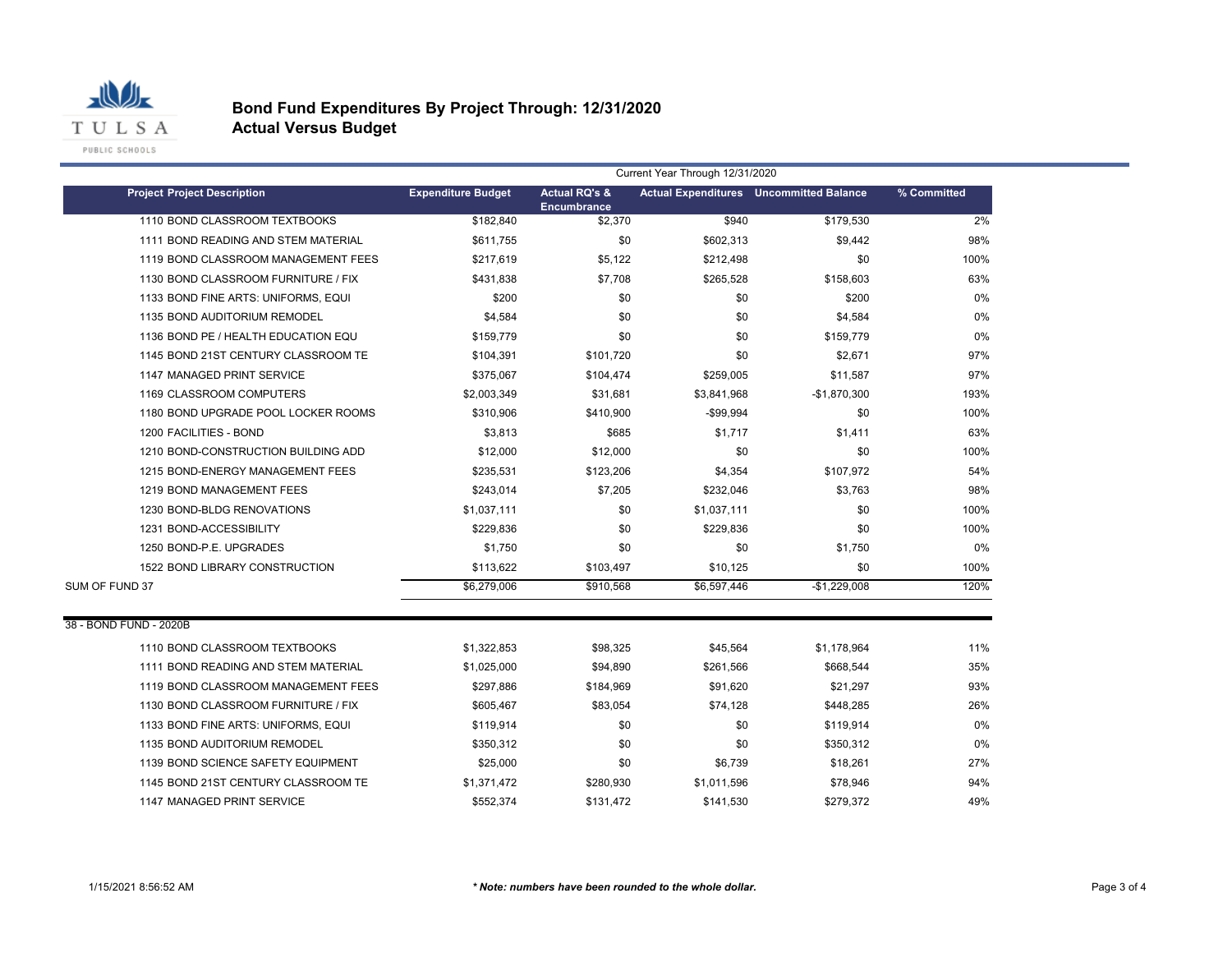

### **Bond Fund Expenditures By Project Through: 12/31/2020 Actual Versus Budget**

| Current Year Through 12/31/2020     |                                                                                                                               |              |              |              |             |  |
|-------------------------------------|-------------------------------------------------------------------------------------------------------------------------------|--------------|--------------|--------------|-------------|--|
| <b>Project Project Description</b>  | <b>Expenditure Budget</b><br><b>Actual RQ's &amp;</b><br><b>Actual Expenditures</b> Uncommitted Balance<br><b>Encumbrance</b> |              |              |              | % Committed |  |
| 1169 CLASSROOM COMPUTERS            | \$5,539,722                                                                                                                   | \$902,556    | \$3,578,142  | \$1,059,024  | 81%         |  |
| 1180 BOND UPGRADE POOL LOCKER ROOMS | \$800,000                                                                                                                     | \$613,827    | \$123,329    | \$62,843     | 92%         |  |
| 1200 FACILITIES - BOND              | \$2,160,640                                                                                                                   | \$550,482    | \$1,582,335  | \$27,824     | 99%         |  |
| 1210 BOND-CONSTRUCTION BUILDING ADD | \$8,524,803                                                                                                                   | \$6,332,369  | \$2,192,434  | \$0          | 100%        |  |
| 1212 BOND-PAVING                    | \$11,927                                                                                                                      | \$0          | \$11,927     | \$0          | 100%        |  |
| 1215 BOND-ENERGY MANAGEMENT FEES    | \$565,000                                                                                                                     | \$0          | \$1.692      | \$563,308    | 0%          |  |
| 1219 BOND MANAGEMENT FEES           | \$514,698                                                                                                                     | \$353,157    | \$161,541    | \$0          | 100%        |  |
| 1230 BOND-BLDG RENOVATIONS          | \$13,315,995                                                                                                                  | \$1          | \$13,315,994 | \$0          | 100%        |  |
| 1231 BOND-ACCESSIBILITY             | \$272,591                                                                                                                     | \$255,362    | \$17,230     | \$0          | 100%        |  |
| 1250 BOND-P.E. UPGRADES             | \$7,394,346                                                                                                                   | \$2,411,371  | \$0          | \$4,982,975  | 33%         |  |
| 1410 BOND SCHOOL BUSES / ROUTE MAIN | \$3,180,809                                                                                                                   | \$648,097    | \$2,117,753  | \$414,959    | 87%         |  |
| 1419 BOND TRANSPORTATION MANAGEMENT | \$98,191                                                                                                                      | \$27,576     | \$70,615     | \$0          | 100%        |  |
| 1473 BOND SYSTEMS UPGRADES, PHONE,  | \$41.000                                                                                                                      | \$41,000     | \$0          | \$0          | 100%        |  |
| 1519 BOND LIBRARY MANAGEMENT FEES   | \$150,000                                                                                                                     | \$0          | \$150,000    | \$0          | 100%        |  |
| 1522 BOND LIBRARY CONSTRUCTION      | \$850,000                                                                                                                     | \$850,000    | \$0          | \$0          | 100%        |  |
| <b>1527 LIBRARY MATERIAL</b>        | \$910,000                                                                                                                     | \$339,071    | \$39,247     | \$531,682    | 42%         |  |
| SUM OF FUND 38                      | \$50,000,000                                                                                                                  | \$14,198,509 | \$24,994,980 | \$10,806,511 | 78%         |  |
| 39 - BOND FUND - 2020C              |                                                                                                                               |              |              |              |             |  |
| 1119 BOND CLASSROOM MANAGEMENT FEES | \$45,812                                                                                                                      | \$0          | \$45,812     | \$0          | 100%        |  |
| 1146 DESKTOP & APP VIRTUALIZATION   | \$1,200,461                                                                                                                   | \$112.325    | \$282.871    | \$805.265    | 33%         |  |
| 1169 CLASSROOM COMPUTERS            | \$5,842,057                                                                                                                   | \$921,992    | \$4,754,990  | \$165,075    | 97%         |  |
| 1171 PROFESSIONAL DEVELOPMENT       | \$158,845                                                                                                                     | \$0          | \$0          | \$158,845    | 0%          |  |
| 1172 BOND TECHNOLOGY INFRASTRUCTURE | \$922,294                                                                                                                     | \$200,938    | \$721,355    | \$1          | 100%        |  |
| 1173 BOND SYSTEMS UPGRADES, PHONE,  | \$24,110                                                                                                                      | \$24,110     | \$0          | \$0          | 100%        |  |
| 1177 INSTRUCTIONAL LEARNING RESOURC | \$806,421                                                                                                                     | \$103,050    | \$31.150     | \$672,221    | 17%         |  |
| SUM OF FUND 39                      | \$9,000,000                                                                                                                   | \$1,362,415  | \$5,836,178  | \$1,801,407  | 80%         |  |
| Grand Total of all Funds:           | \$96,591,000                                                                                                                  | \$16,941,734 | \$42,500,917 | \$37.148.349 | 62%         |  |